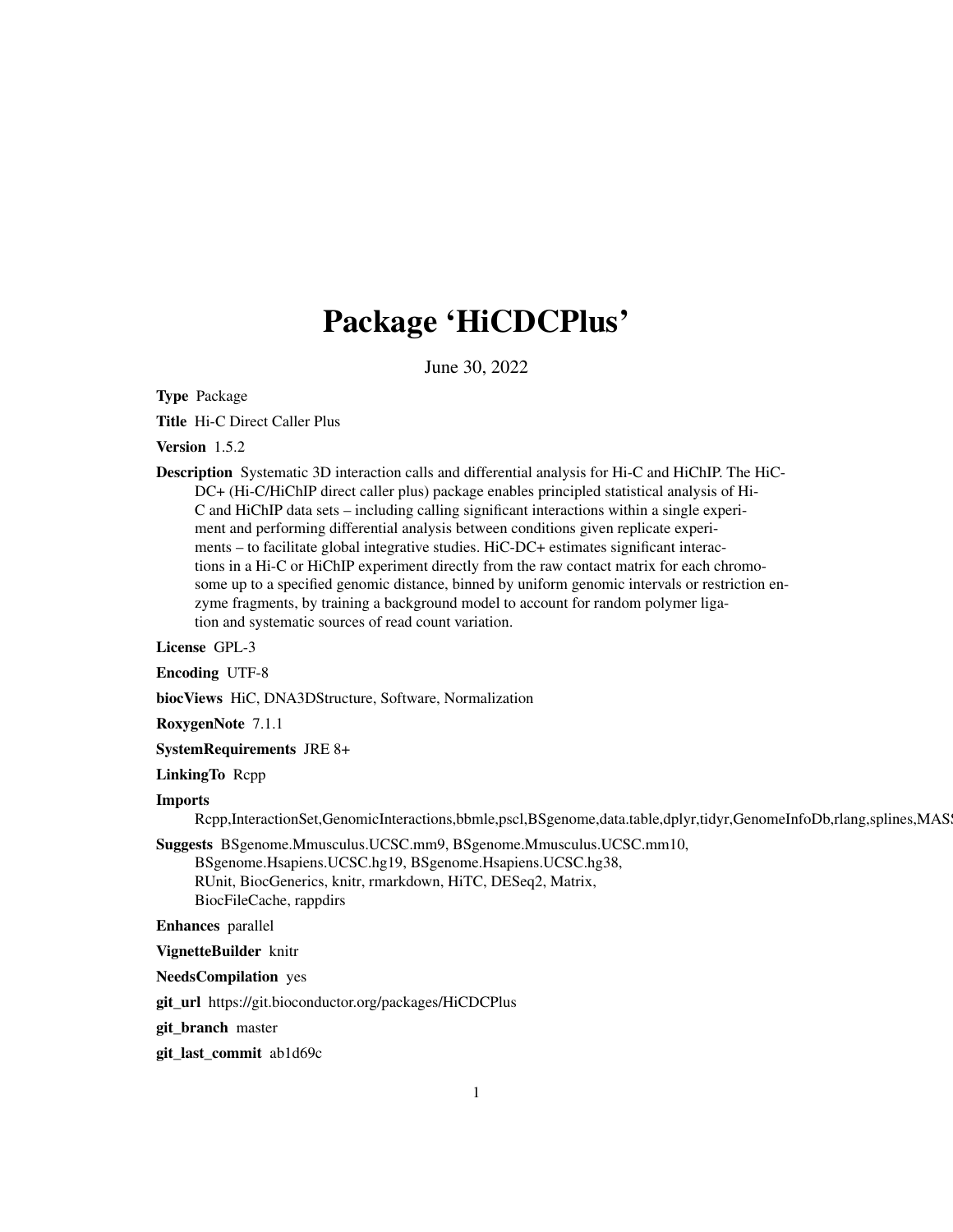git\_last\_commit\_date 2022-06-06 Date/Publication 2022-06-30 Author Merve Sahin [cre, aut] (<<https://orcid.org/0000-0003-3858-8332>>) Maintainer Merve Sahin <merve.sahn@gmail.com>

## R topics documented:

| 3                                                                                                               |
|-----------------------------------------------------------------------------------------------------------------|
| $\overline{4}$                                                                                                  |
| 5                                                                                                               |
| 6                                                                                                               |
| 6                                                                                                               |
| $\overline{7}$                                                                                                  |
| 8                                                                                                               |
| 10                                                                                                              |
| 11                                                                                                              |
| 12                                                                                                              |
| 13                                                                                                              |
| 14                                                                                                              |
| 15                                                                                                              |
| 16                                                                                                              |
| 16                                                                                                              |
| 17                                                                                                              |
| 17                                                                                                              |
| 18<br>$gi\_list\_binsize\_detect \dots \dots \dots \dots \dots \dots \dots \dots \dots \dots \dots \dots \dots$ |
| 19                                                                                                              |
| 19                                                                                                              |
| 20                                                                                                              |
| 21                                                                                                              |
| 22                                                                                                              |
| 23                                                                                                              |
| 24                                                                                                              |
| 25                                                                                                              |
| 27                                                                                                              |
| 28                                                                                                              |
| 30                                                                                                              |
| 31                                                                                                              |
| 32                                                                                                              |
| 33                                                                                                              |
|                                                                                                                 |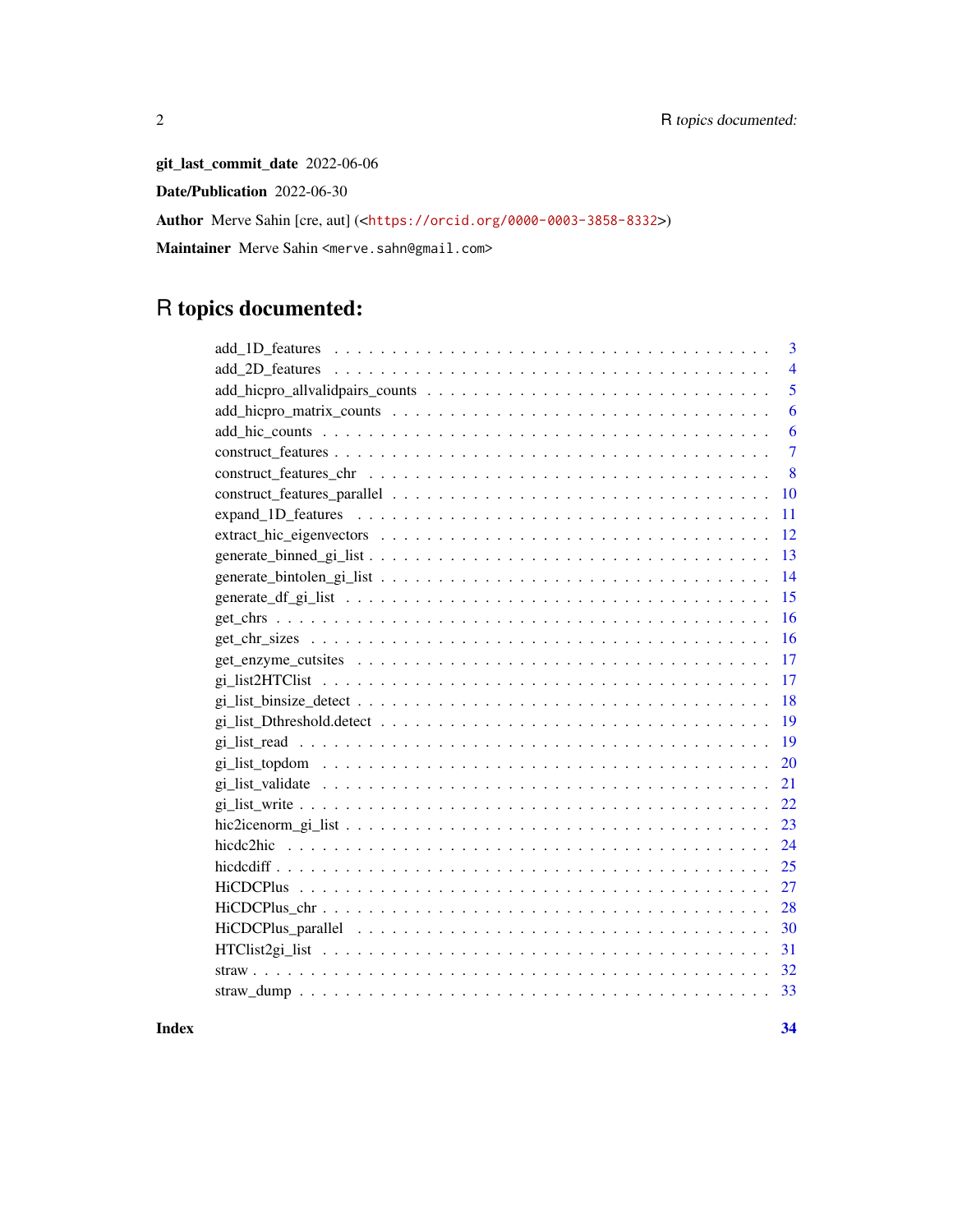#### <span id="page-2-0"></span>add\_1D\_features *add\_1D\_features*

#### Description

Adds 1D features to the gi\_list instance. If any bin on gi\_list overlaps with multiple feature records, feature values are aggregated for the bin according to the vector valued function agg (e.g., sum, mean)

#### Usage

```
add_1D_features(gi_list, df, chrs = NULL, features = NULL, agg = mean)
```
#### Arguments

| gi_list  | List of Genomic Interactions objects where each object named with chromo-<br>somes contains intrachromosomal interaction information (see ?gi_list_validate<br>for a detailed explanation of valid gi_list instances). |
|----------|------------------------------------------------------------------------------------------------------------------------------------------------------------------------------------------------------------------------|
| df       | DataFrame with columns named 'chr', and start' and features to be added with<br>their respective names.                                                                                                                |
| chrs     | a subset of chromosomes' e.g., c('chr21','chr22'). Defaults to all chromosomes<br>specified in the data frame df.                                                                                                      |
| features | features to be added. Needs to be a subset of colnames (df). Defaults to all<br>columns in df other than 'chr', 'start', and 'end'.                                                                                    |
| agg      | any vector valued function with one data argument: defaults to mean.                                                                                                                                                   |

#### Value

a gi\_list instance with 1D features stored in regions metadata handle of each list element (e.g., gi\_list[[1]]@regions@elementMetadata) in the instance

```
df<-data.frame(chr='chr9',start=seq(1e6,10e6,1e6),end=seq(2e6,11e6,1e6))
gi_list<-generate_df_gi_list(df)
feats<-data.frame(chr='chr9',start=seq(1e6,10e6,1e6),gc=runif(10))
gi_list<-add_1D_features(gi_list,feats)
```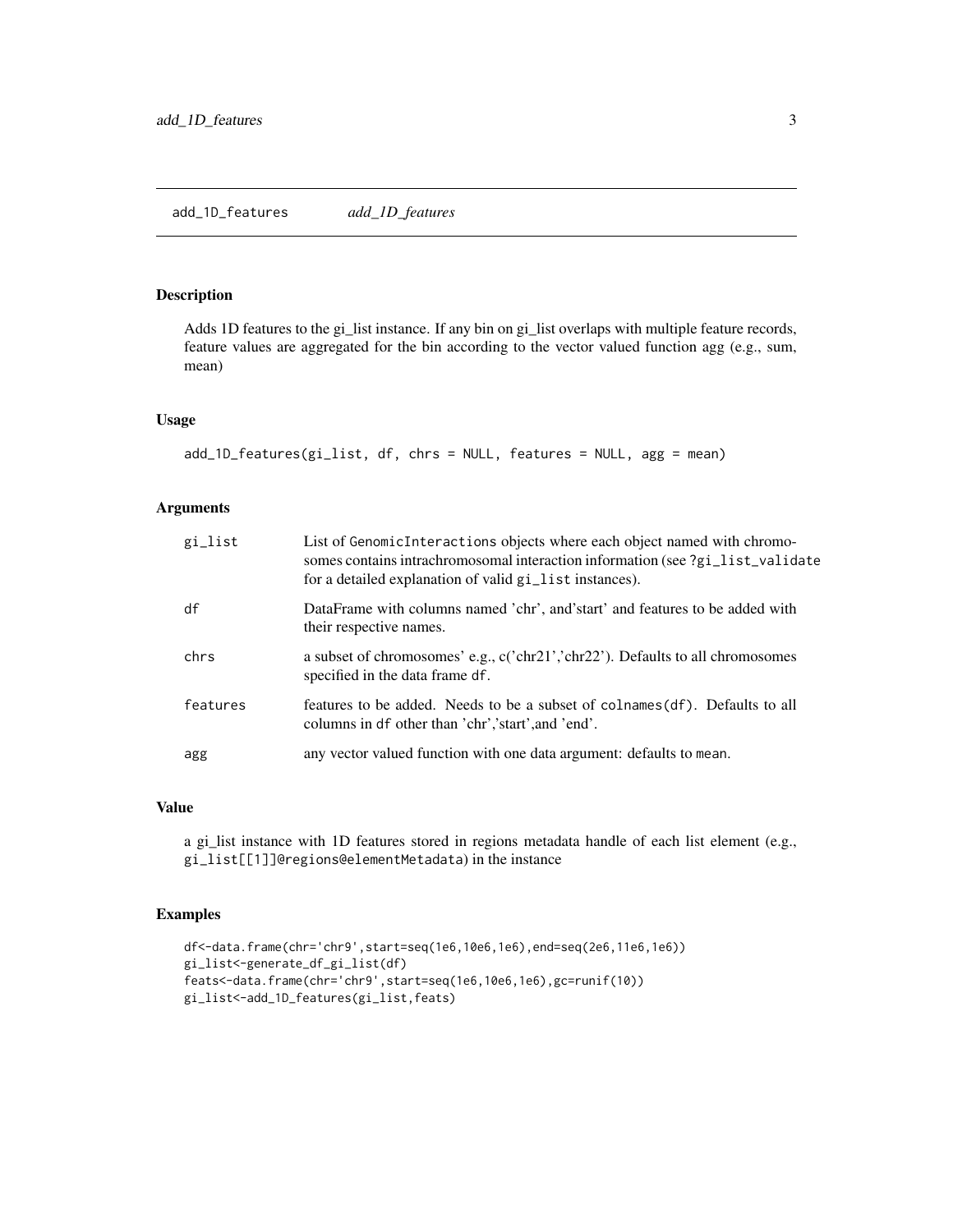<span id="page-3-0"></span>add\_2D\_features *add\_2D\_features*

#### Description

Adds 2D features to a gi\_list instance. If any bin on gi\_list overlaps with multiple feature records, features are aggregated among matches according to the univariate vector valued function agg (e.g., sum, mean). For efficient use of memory, using add/expand 1D features (see ?add\_1D\_features and expand\_1D\_features) in sequence is recommended instead of using add\_2D\_features directly for each chromosome.

#### Usage

add\_2D\_features(gi, df, features = NULL, agg = sum)

#### Arguments

| gi       | Element of a valid gi_list instance (restricted to a single chromosome e.g.,<br>gi_list[['chr9']]—see ?gi_list_validate for a detailed explanation of<br>valid gi_list instances).                                                                                                                        |
|----------|-----------------------------------------------------------------------------------------------------------------------------------------------------------------------------------------------------------------------------------------------------------------------------------------------------------|
| df       | data frame for a single chromosome containing columns named chr, startI and<br>startJ and features to be added with their respective names (if df contains multi-<br>ple chromosomes, you can convert it into a list of smaller data. frames for each<br>chromosome and apply this function with sapply). |
| features | features to be added. Needs to be subset of colnames (df). Defaults to all<br>columns in df other than 'chr', 'start', and 'end'.                                                                                                                                                                         |
| agg      | any vector valued function with one data argument: defaults to mean.                                                                                                                                                                                                                                      |

#### Value

a gi\_list element with 2D features stored in metadata handle (i.e., mcols(gi)).

```
df<-data.frame(chr='chr9',start=seq(1e6,10e6,1e6))
gi_list<-generate_df_gi_list(df,Dthreshold=500e3)
feats<-data.frame(chr='chr9',
startI=seq(1e6,10e6,1e6),startJ=seq(1e6,10e6,1e6),counts=rpois(10,lambda=5))
gi_list[['chr9']]<-add_2D_features(gi_list[['chr9']],feats)
```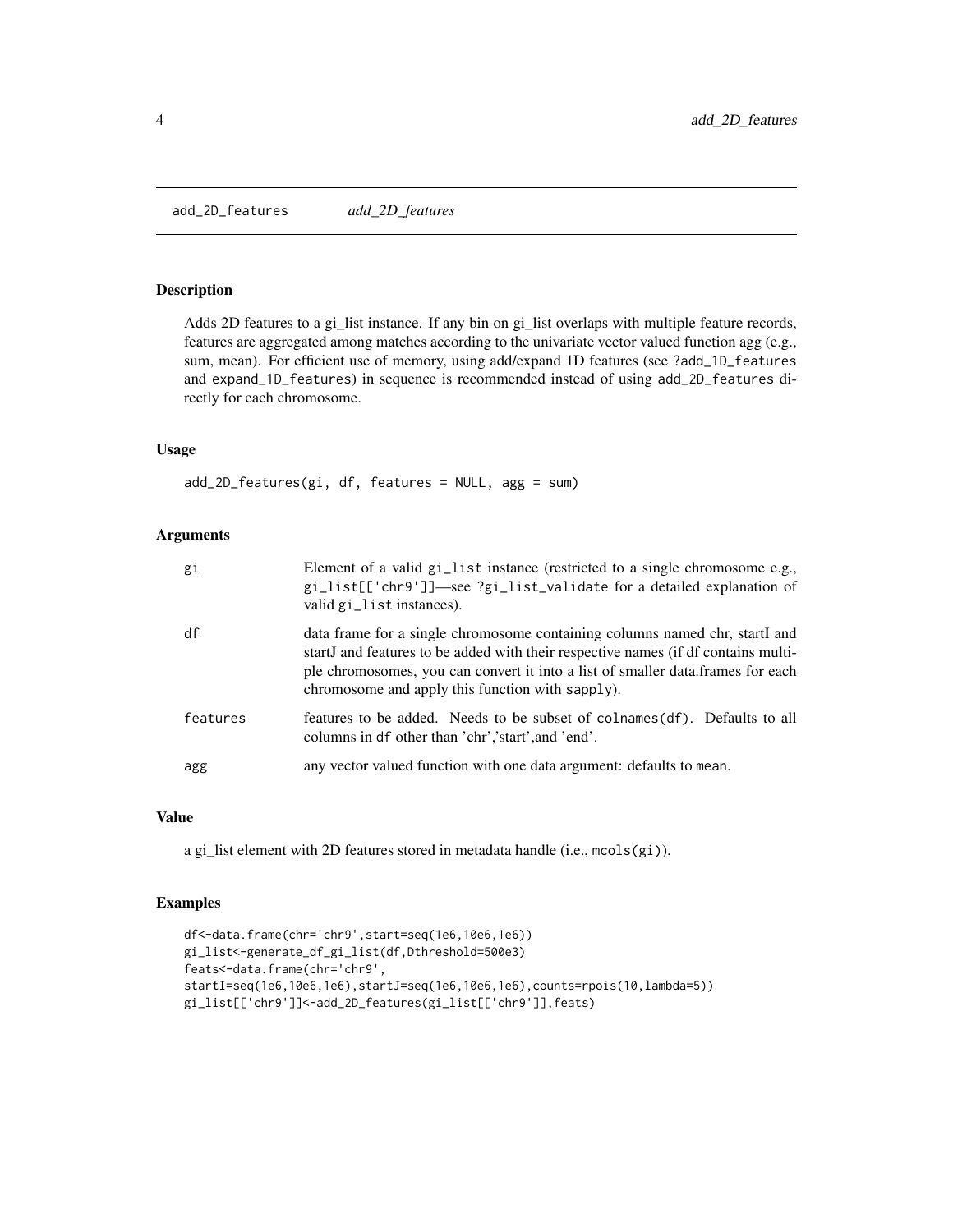#### <span id="page-4-0"></span>Description

This function converts HiC-Pro outputs in allValidPairs format into a gi\_list instance.

#### Usage

```
add_hicpro_allvalidpairs_counts(
  gi_list,
  allvalidpairs_path,
  chrs = NULL,
 binned = TRUE,add_inter = FALSE
)
```
#### Arguments

| gi_list            | valid gi_list instance. See ?gi_list_validate for details. You can also detect<br>whether a gi_list instance is uniformly binned, along with its bin size using<br>gi_list_binsize_detect.           |
|--------------------|------------------------------------------------------------------------------------------------------------------------------------------------------------------------------------------------------|
| allvalidpairs_path | allValidPairsfile obtained from HiC-Pro (e.g., 'GSM2572593_con_rep1.allvalidPairs.txt')                                                                                                              |
| chrs               | a subset of chromosomes' e.g., c('chr21','chr22'). Defaults to all chromosomes<br>in the gi_list instance.                                                                                           |
| binned             | TRUE if the gi_list instance is uniformly binned (helps faster execution). De-<br>faults to TRUE.                                                                                                    |
| add inter          | Interchromosomal interaction counts added as a 1D feature named 'inter' on re-<br>gions metadata handle of each gi_list element (e.g., gi_list[[1]]@regions@elementMetadata<br>or not; default FALSE |

#### Value

gi\_list instance with counts on the metadata (e.g., mcols(gi\_list[[1]]) handle on each list element, and 'inter' on regions metadata handle of each element if add\_inter=TRUE.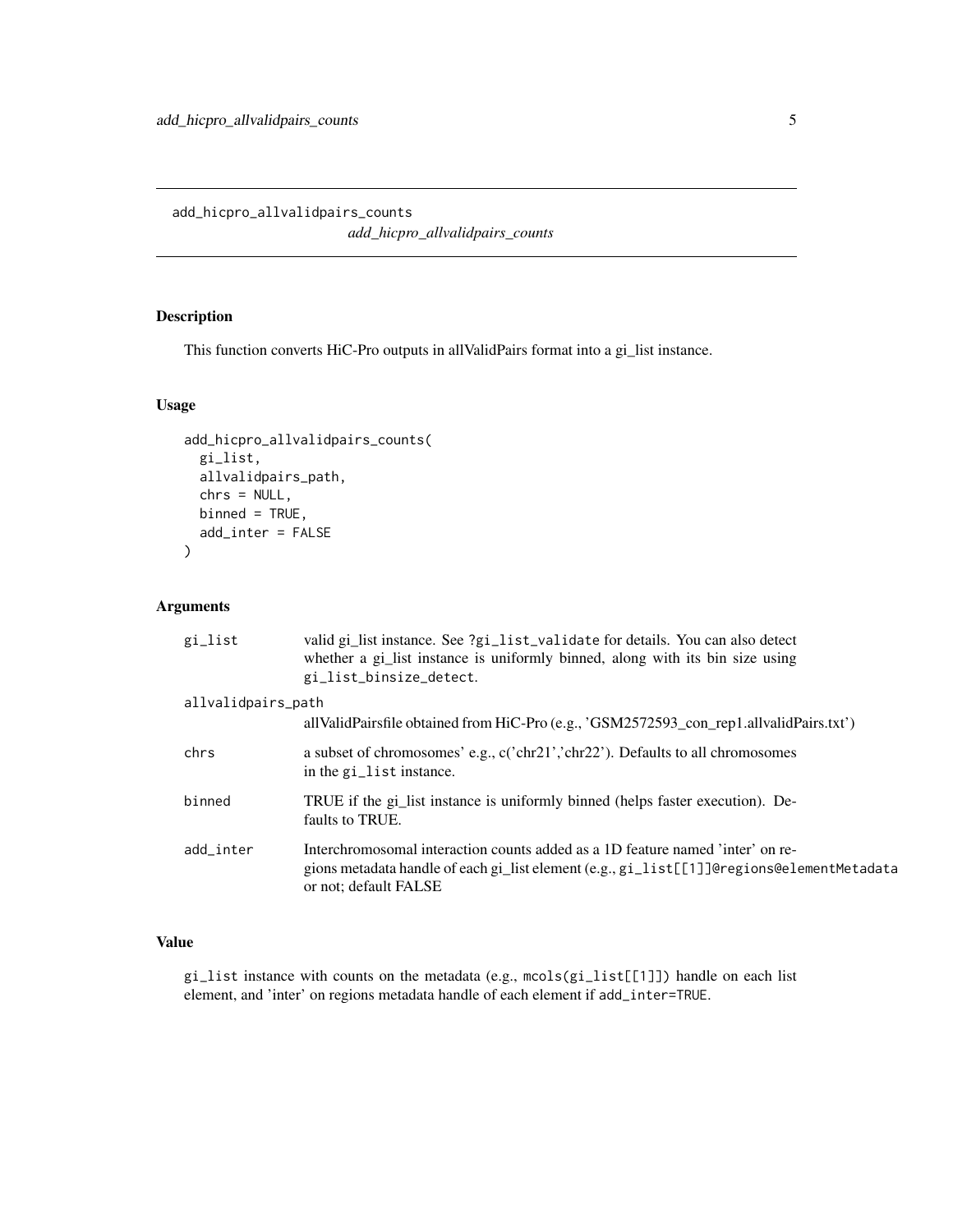```
add_hicpro_matrix_counts
```
*add\_hicpro\_matrix.counts*

#### Description

This function converts HiC-Pro matrix and bed outputs into a gi\_list instance.

#### Usage

```
add_hicpro_matrix_counts(
  gi_list,
  absfile_path,
 matrixfile_path,
  chrs = NULL,
  add_inter = FALSE
)
```
#### Arguments

| gi_list         | valid, uniformly binned gi_list instance. See ?gi_list_validate and gi_list_binsize_detect<br>for details.                                                                                           |
|-----------------|------------------------------------------------------------------------------------------------------------------------------------------------------------------------------------------------------|
| absfile_path    | absfile BED out of HiC-Pro (e.g., 'rawdata_10000_abs.bed')                                                                                                                                           |
| matrixfile_path |                                                                                                                                                                                                      |
|                 | matrix count file out of HiC-Pro (e.g., 'rawdata_10000.matrix')                                                                                                                                      |
| chrs            | a subset of chromosomes' e.g., c('chr21','chr22'). Defaults to all chromosomes<br>in the gi_list instance.                                                                                           |
| add_inter       | Interchromosomal interaction counts added as a 1D feature named 'inter' on re-<br>gions metadata handle of each gi_list element (e.g., gi_list[[1]]@regions@elementMetadata<br>or not; default FALSE |

#### Value

gi\_list instance with counts on the metadata (e.g., mcols(gi\_list[[1]]) handle on each list element, and 'inter' on regions metadata handle of each element if add\_inter=TRUE.

add\_hic\_counts *add\_hic\_counts*

#### Description

This function adds counts from a .hic file into a valid, binned, gi\_list instance.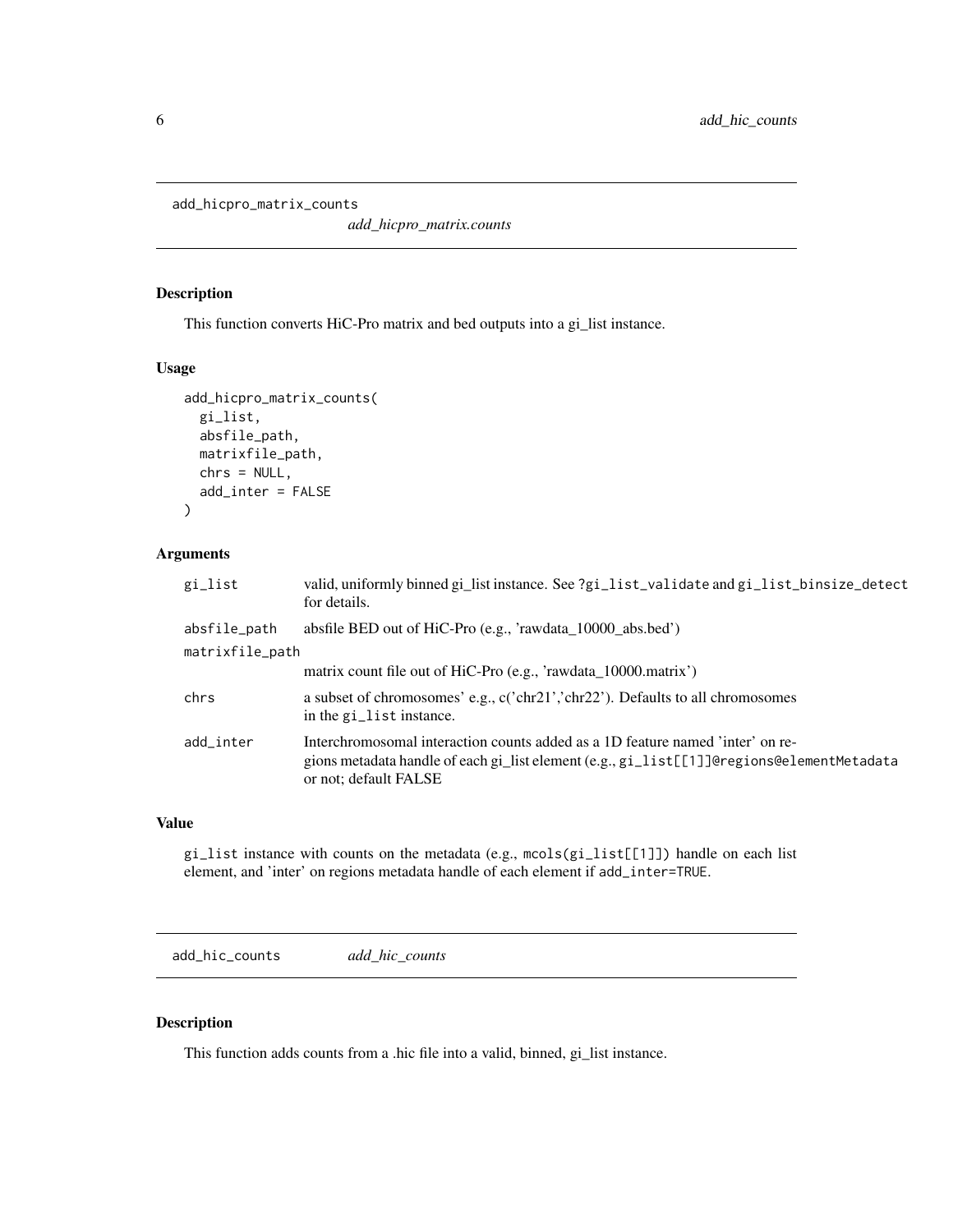#### <span id="page-6-0"></span>Usage

add\_hic\_counts(gi\_list, hic\_path, chrs = NULL, add\_inter = FALSE)

#### **Arguments**

| gi_list   | valid, uniformly binned gi_list instance. See ?gi_list_validate and gi_list_binsize_detect<br>for details.                                                                                           |
|-----------|------------------------------------------------------------------------------------------------------------------------------------------------------------------------------------------------------|
| hic_path  | path to the hic file                                                                                                                                                                                 |
| chrs      | a subset of chromosomes' e.g., c('chr21','chr22'). Defaults to all chromosomes<br>in the gi_list instance.                                                                                           |
| add inter | Interchromosomal interaction counts added as a 1D feature named 'inter' on re-<br>gions metadata handle of each gi_list element (e.g., gi_list[[1]]@regions@elementMetadata<br>or not; default FALSE |

#### Value

gi\_list instance with counts on the metadata (e.g., mcols(gi\_list[[1]]) handle on each list element, and 'inter' on regions metadata handle of each element if add\_inter=TRUE.

#### Examples

```
gi_list<-generate_binned_gi_list(50e3,chrs='chr22')
gi_list<-add_hic_counts(gi_list,
hic_path=system.file("extdata", "GSE63525_HMEC_combined_example.hic",
package = "HiCDCPlus"))
```
construct\_features *construct\_features*

#### Description

This function lists all restriction enzyme cutsites of a given genome and genome version with genomic features outlined in Carty et al. (2017) https://www.nature.com/articles/ncomms15454; GC content, mappability, and effective length

#### Usage

```
construct_features(
  output_path,
  gen = "Hsapiens",
  gen\_ver = "hg19",sig = "GATC",bin_type = "Bins-uniform",
 binsize = 5000,
  wg_file = NULL,
  chrs = NULL,
  feature_type = "RE-based"
)
```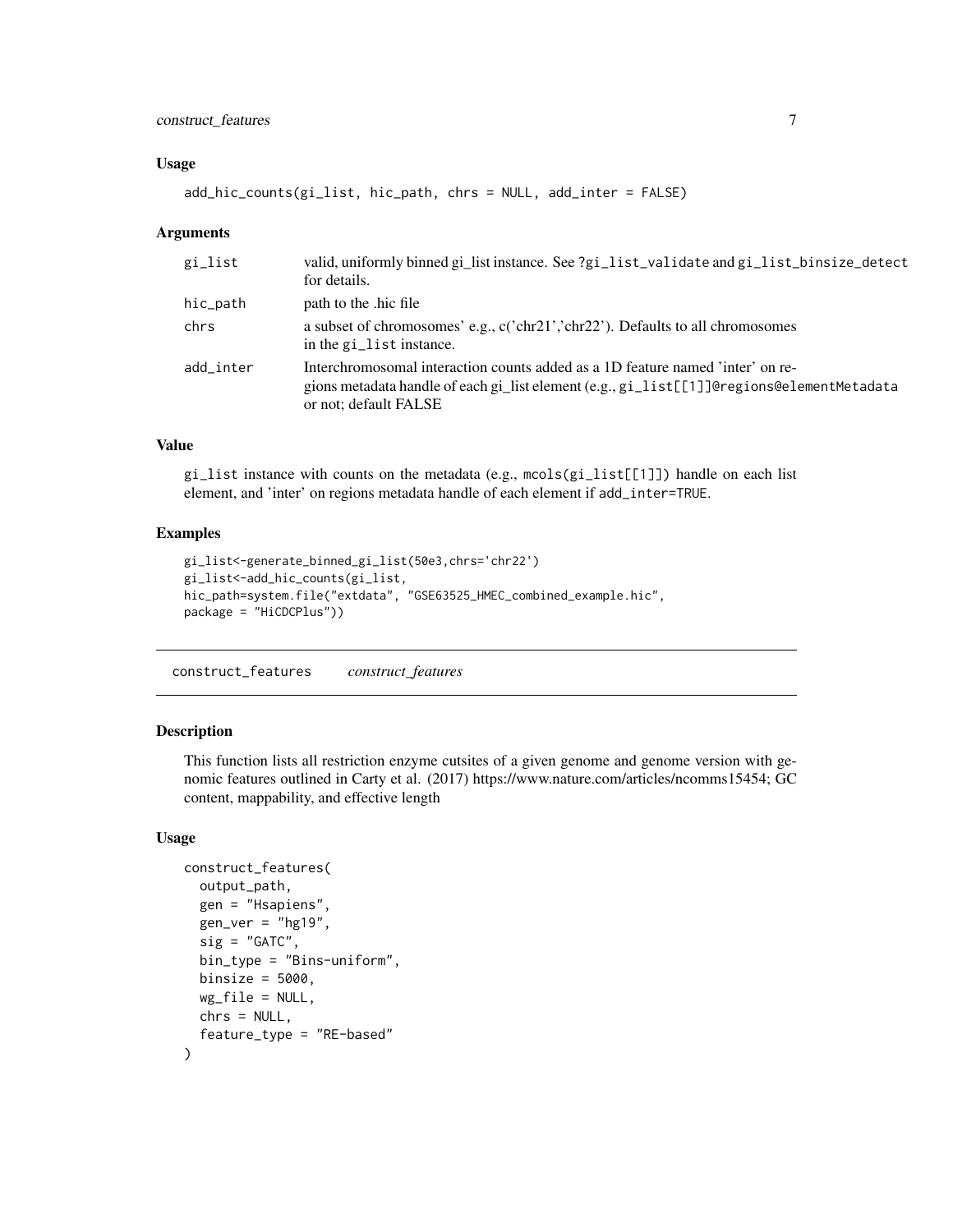#### <span id="page-7-0"></span>Arguments

| name of the species: e.g., default 'Hsapiens'.<br>gen<br>genomic assembly version: e.g., default 'hg19'.<br>gen_ver<br>sig<br>'Bins-uniform' if uniformly binned by binsize in bp, or 'Bins-RE-sites' if binned<br>bin_type<br>by number of restriction enzyme fragments.<br>binsize<br>binsize in bp if bin_type='Bins-uniform' (or number of RE fragment cut sites if<br>bin_type='Bins-RE-sites'), defaults to 5000.<br>path to the bigWig file containing mappability values across the genome of in-<br>wg_file<br>terest.<br>select a subset of chromosomes' e.g., c('chr21','chr22'). Defaults to all chro-<br>chrs<br>mosomes (except Y and M) in the genome specified.<br>'RE-based' if features are to be computed based on restriction enzyme frag-<br>feature_type<br>ments. 'RE-agnostic' ignores restriction enzyme cutsite information and com-<br>putes features gc and map based on binwide averages. bin_type has to be 'Bins-<br>uniform' if feature_type='RE-agnostic'. | output_path | the path to the folder and name prefix you want to place feature files into. The<br>feature file will have the suffix '_bintolen.txt.gz'. |
|---------------------------------------------------------------------------------------------------------------------------------------------------------------------------------------------------------------------------------------------------------------------------------------------------------------------------------------------------------------------------------------------------------------------------------------------------------------------------------------------------------------------------------------------------------------------------------------------------------------------------------------------------------------------------------------------------------------------------------------------------------------------------------------------------------------------------------------------------------------------------------------------------------------------------------------------------------------------------------------------|-------------|-------------------------------------------------------------------------------------------------------------------------------------------|
|                                                                                                                                                                                                                                                                                                                                                                                                                                                                                                                                                                                                                                                                                                                                                                                                                                                                                                                                                                                             |             |                                                                                                                                           |
|                                                                                                                                                                                                                                                                                                                                                                                                                                                                                                                                                                                                                                                                                                                                                                                                                                                                                                                                                                                             |             |                                                                                                                                           |
|                                                                                                                                                                                                                                                                                                                                                                                                                                                                                                                                                                                                                                                                                                                                                                                                                                                                                                                                                                                             |             | restriction enzyme cut pattern (or a vector of patterns; e.g., 'GATC' or c('GATC','GANTC')).                                              |
|                                                                                                                                                                                                                                                                                                                                                                                                                                                                                                                                                                                                                                                                                                                                                                                                                                                                                                                                                                                             |             |                                                                                                                                           |
|                                                                                                                                                                                                                                                                                                                                                                                                                                                                                                                                                                                                                                                                                                                                                                                                                                                                                                                                                                                             |             |                                                                                                                                           |
|                                                                                                                                                                                                                                                                                                                                                                                                                                                                                                                                                                                                                                                                                                                                                                                                                                                                                                                                                                                             |             |                                                                                                                                           |
|                                                                                                                                                                                                                                                                                                                                                                                                                                                                                                                                                                                                                                                                                                                                                                                                                                                                                                                                                                                             |             |                                                                                                                                           |
|                                                                                                                                                                                                                                                                                                                                                                                                                                                                                                                                                                                                                                                                                                                                                                                                                                                                                                                                                                                             |             |                                                                                                                                           |

#### Value

a features 'bintolen' file that contains GC, mappability and length features.

#### Examples

```
outdir<-paste0(tempdir(check=TRUE),'/')
construct_features(output_path=outdir,gen='Hsapiens',
gen_ver='hg19',sig=c('GATC','GANTC'),bin_type='Bins-uniform',binsize=100000,
wg_file=NULL,chrs=c('chr21'))
```
construct\_features\_chr

*construct\_features\_chr*

#### Description

This function lists all restriction enzyme cutsites of a given genome and genome version with genomic features outlined in Carty et al. (2017) for a single chromosome. https://www.nature.com/articles/ncomms15454; GC content, mappability, and effective length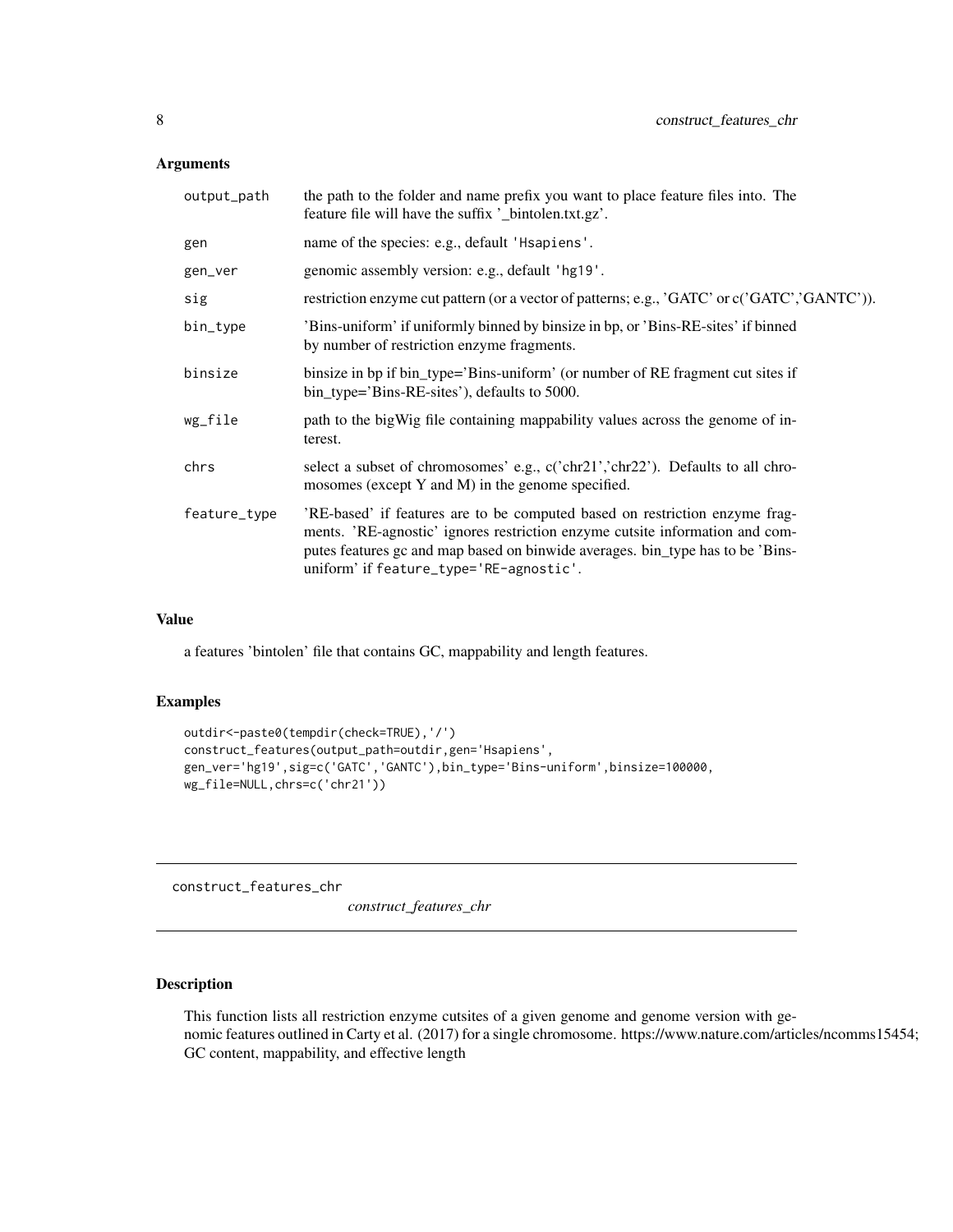#### construct\_features\_chr 9

#### Usage

```
construct_features_chr(
  chrom,
  gen = "Hsapiens",
  gen\_ver = "hg19",sig = "GATC",bin_type = "Bins-uniform",
  binsize = 5000,
  wg_file = NULL,
  feature_type = "RE-based"
\mathcal{L}
```
#### Arguments

| select a chromosome.                                                                                                                                                                                                                                                                     |
|------------------------------------------------------------------------------------------------------------------------------------------------------------------------------------------------------------------------------------------------------------------------------------------|
| name of the species: e.g., default 'Hsapiens'.                                                                                                                                                                                                                                           |
| genomic assembly version: e.g., default 'hg19'.                                                                                                                                                                                                                                          |
| restriction enzyme cut pattern (or a vector of patterns; e.g., 'GATC' or c('GATC','GANTC')).                                                                                                                                                                                             |
| 'Bins-uniform' if uniformly binned by binsize in bp, or 'Bins-RE-sites' if binned<br>by number of restriction enzyme fragments.                                                                                                                                                          |
| binsize in bp if bin_type='Bins-uniform' (or number of RE fragment cut sites if<br>bin_type='Bins-RE-sites'), defaults to 5000.                                                                                                                                                          |
| path to the bigWig file containing mappability values across the genome of in-<br>terest.                                                                                                                                                                                                |
| 'RE-based' if features are to be computed based on restriction enzyme frag-<br>ments. 'RE-agnostic' ignores restriction enzyme cutsite information and com-<br>putes features gc and map based on binwide averages. bin_type has to be 'Bins-<br>uniform' if feature_type='RE-agnostic'. |
|                                                                                                                                                                                                                                                                                          |

#### Value

a features 'bintolen' file that contains GC, mappability and length features.

```
df<-construct_features_chr(chrom='chr22',
gen='Hsapiens', gen_ver='hg19',sig=c('GATC','GANTC'),bin_type='Bins-uniform',
binsize=100000,wg_file=NULL)
```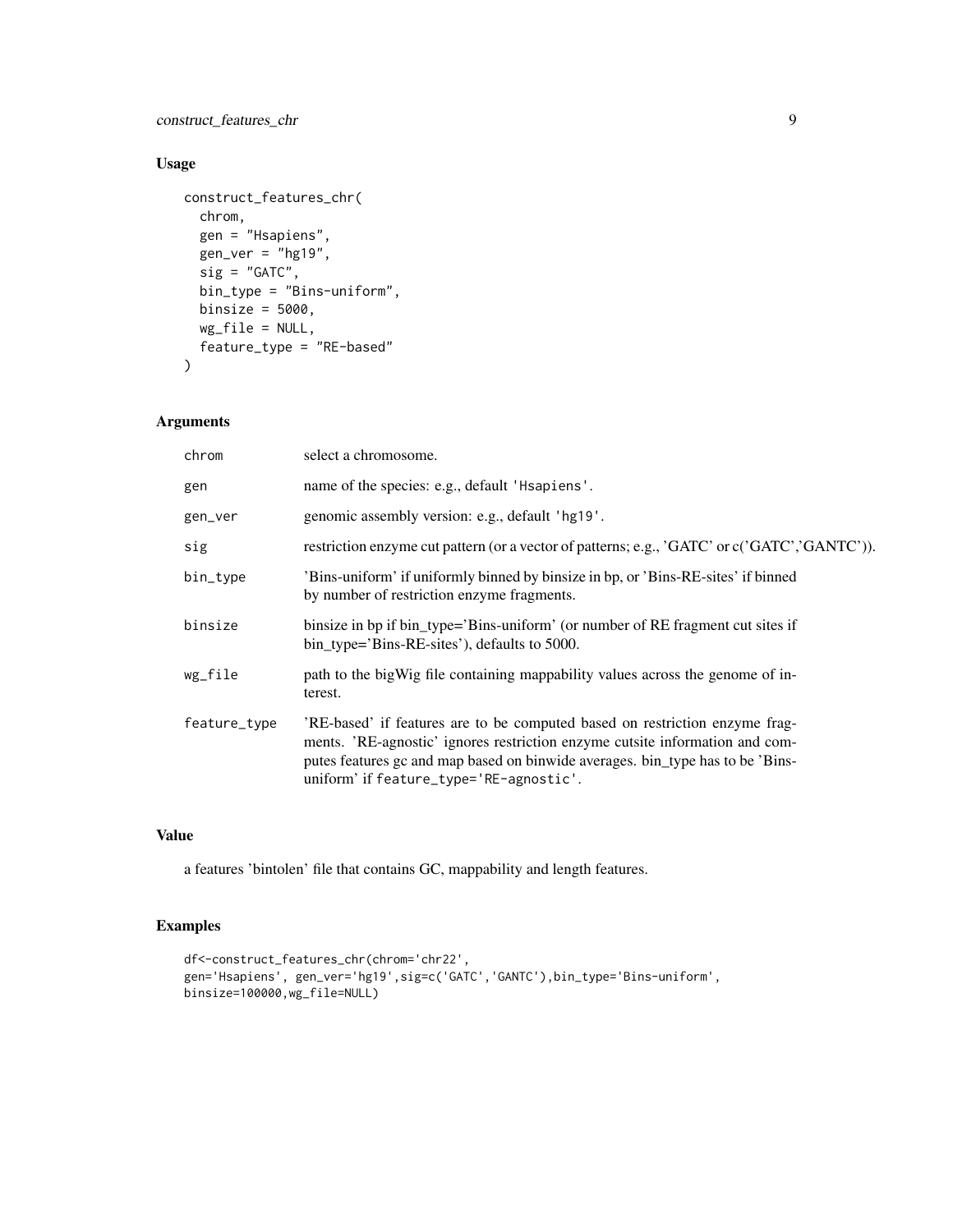<span id="page-9-0"></span>construct\_features\_parallel

*construct\_features\_parallel*

#### Description

This function lists all restriction enzyme cutsites of a given genome and genome version with genomic features outlined in Carty et al. (2017) https://www.nature.com/articles/ncomms15454; GC content, mappability, and effective length

#### Usage

```
construct_features_parallel(
  output_path,
  gen = "Hsapiens",
  gen\_ver = "hg19",sig = "GATC",bin_type = "Bins-uniform",
 binsize = 5000,
 wg_file = NULL,
  chrs = NULL,
  feature_type = "RE-based",
  ncore = NULL
)
```

| output_path  | the path to the folder and name prefix you want to place feature files into. The<br>feature file will have the suffix '_bintolen.txt.gz'.                                                                                                                                                |
|--------------|------------------------------------------------------------------------------------------------------------------------------------------------------------------------------------------------------------------------------------------------------------------------------------------|
| gen          | name of the species: e.g., default 'Hsapiens'.                                                                                                                                                                                                                                           |
| gen_ver      | genomic assembly version: e.g., default 'hg19'.                                                                                                                                                                                                                                          |
| sig          | restriction enzyme cut pattern (or a vector of patterns; e.g., 'GATC' or c('GATC', 'GANTC')).                                                                                                                                                                                            |
| bin_type     | 'Bins-uniform' if uniformly binned by binsize in bp, or 'Bins-RE-sites' if binned<br>by number of restriction enzyme fragments.                                                                                                                                                          |
| binsize      | binsize in bp if bin_type='Bins-uniform' (or number of RE fragment cut sites if<br>bin_type='Bins-RE-sites'), defaults to 5000.                                                                                                                                                          |
| wg_file      | path to the bigWig file containing mappability values across the genome of in-<br>terest.                                                                                                                                                                                                |
| chrs         | select a subset of chromosomes' e.g., c('chr21','chr22'). Defaults to all chro-<br>mosomes (except Y and M) in the genome specified.                                                                                                                                                     |
| feature_type | 'RE-based' if features are to be computed based on restriction enzyme frag-<br>ments. 'RE-agnostic' ignores restriction enzyme cutsite information and com-<br>putes features gc and map based on binwide averages. bin_type has to be 'Bins-<br>uniform' if feature_type='RE-agnostic'. |
| ncore        | Number of cores to parallelize. Defaults to parallel:: detectCores()-1.                                                                                                                                                                                                                  |
|              |                                                                                                                                                                                                                                                                                          |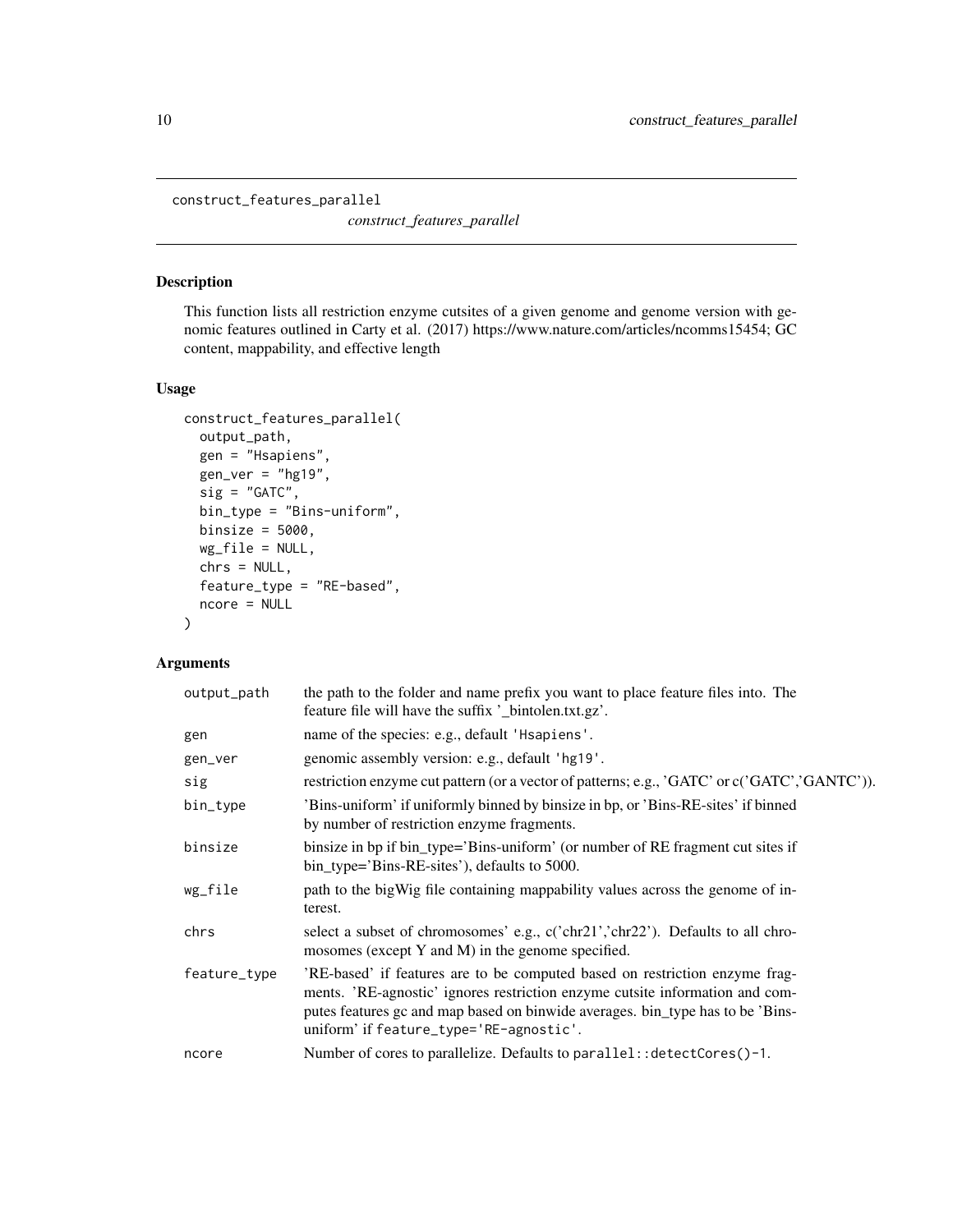#### <span id="page-10-0"></span>expand\_1D\_features 11

#### Value

a features 'bintolen' file that contains GC, mappability and length features.

#### Examples

```
outdir<-paste0(tempdir(check=TRUE),'/')
construct_features_parallel(output_path=outdir,gen='Hsapiens',
gen_ver='hg19',sig=c('GATC','GANTC'),bin_type='Bins-uniform',binsize=100000,
wg_file=NULL,chrs=c('chr21'),ncore=2)
```
expand\_1D\_features *expand\_1D\_features*

#### Description

Expands 1D features on the regions metadata handle of each list element (e.g., gi\_list[[1]]@regions@elementMetadata) to the to 2D metadata e.g., mcols(gi\_list[[1]])). Two feature values corresponding to each anchor is summarized as a score using a vector valued function agg that takes two vector valued arguments of the same size and outputs a vector of the same size as the input vectors. This defaults to the transform. vec function outlined in (Carty et al., 2017). For efficient use of memory, using add/expand 1D features (see ?add\_1D\_features and expand\_1D\_features) in sequence is recommended instead of using add\_2D\_features directly for each chromosome.

#### Usage

```
expand_1D_features(gi_list, chrs = NULL, features = NULL, agg = transform.vec)
```
#### Arguments

| gi_list  | List of GenomicInteractions objects where each object named with chromo-<br>somes contains intra-chromosomal interaction information (see ?gi_list_validate<br>for a detailed explanation of valid gi_list instances). |
|----------|------------------------------------------------------------------------------------------------------------------------------------------------------------------------------------------------------------------------|
| chrs     | a subset of chromosomes' e.g., c('chr21','chr22'). Defaults to all chromosomes<br>in the gi_list instance.                                                                                                             |
| features | features to be added. Defaults to all 1D features in elements of gi_list[[1]]@regions@elementMetada1                                                                                                                   |
| agg      | any vector valued function with two data arguments: defaults to transform. vec<br>described in HiC-DC (Carty et al., 2017).                                                                                            |

#### Value

a gi\_list element with 2D features stored in metadata handle (i.e., mcols(gi)).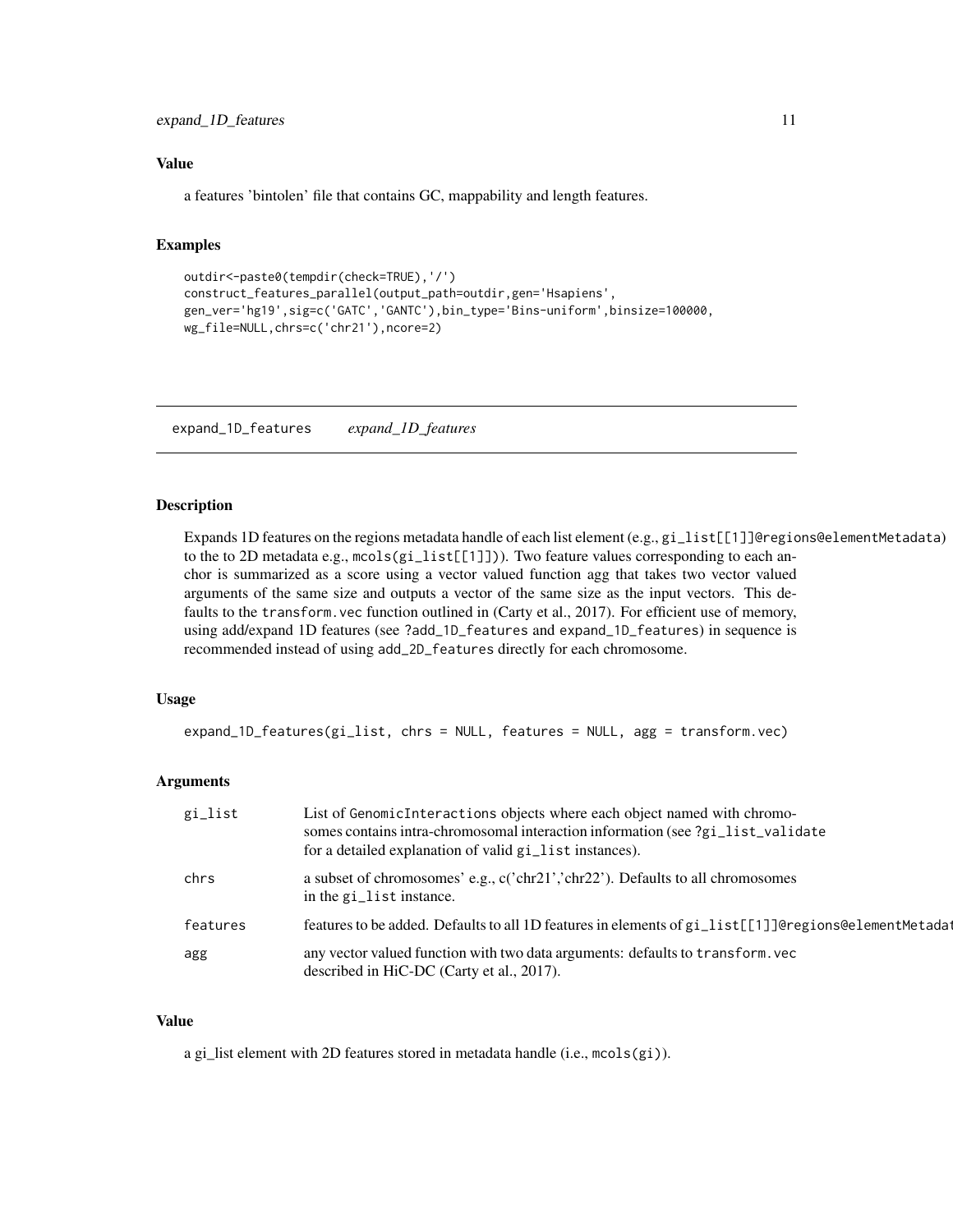#### <span id="page-11-0"></span>Examples

```
df<-data.frame(chr='chr9',start=seq(1e6,10e6,1e6),end=seq(2e6,11e6,1e6))
gi_list<-generate_df_gi_list(df)
feats<-data.frame(chr='chr9',start=seq(1e6,10e6,1e6),gc=runif(10))
gi_list<-add_1D_features(gi_list,feats)
gi_list<-expand_1D_features(gi_list)
```
extract\_hic\_eigenvectors

*extract\_hic\_eigenvectors*

#### Description

This function uses Juicer command line tools to extract first eigenvectors across chromosomes from counts data in a .hic file and outputs them to text file of the structure chr start end score where the score column contains the eigenvector elements.

#### Usage

```
extract_hic_eigenvectors(
  hicfile,
  mode = "KR",
 binsize = 250e3,
  chrs = NULL,
  gen = "Hsapiens",
  gen\_ver = "hg19"
```
### )

#### Arguments

| hicfile | path to the input .hic file.                                                                                                                                                                                                                                                                                                                 |
|---------|----------------------------------------------------------------------------------------------------------------------------------------------------------------------------------------------------------------------------------------------------------------------------------------------------------------------------------------------|
| mode    | Normalization mode to extract first eigenvectors from Allowable options are:<br>'NONE' for raw (normalized counts if .hic file is written using hicdc2hic or<br>hic2icenorm_gi_list), 'KR' for Knight-Ruiz normalization, 'VC' for Vanilla-<br>Coverage normalization and 'VC_SQRT' for square root vanilla coverage. De-<br>faults to 'KR'. |
| binsize | the uniform binning size for compartment scores in bp. Defaults to 100e3.                                                                                                                                                                                                                                                                    |
| chrs    | a subset of chromosomes' e.g., c('chr21','chr22'). Defaults to all chromosomes<br>except "Y", and "M" for the specified gen and gen_ver.                                                                                                                                                                                                     |
| gen     | name of the species: e.g., default 'Hsapiens'.                                                                                                                                                                                                                                                                                               |
| gen_ver | genomic assembly version: e.g., default 'hg19'.                                                                                                                                                                                                                                                                                              |

#### Value

path to the eigenvector text files for each chromosome containing chromosome, start, end and compartment score values that may need to be flipped signs for each chromosome. File paths follow gsub('.hic','\_<chromosome>\_eigenvectors.txt',hicfile)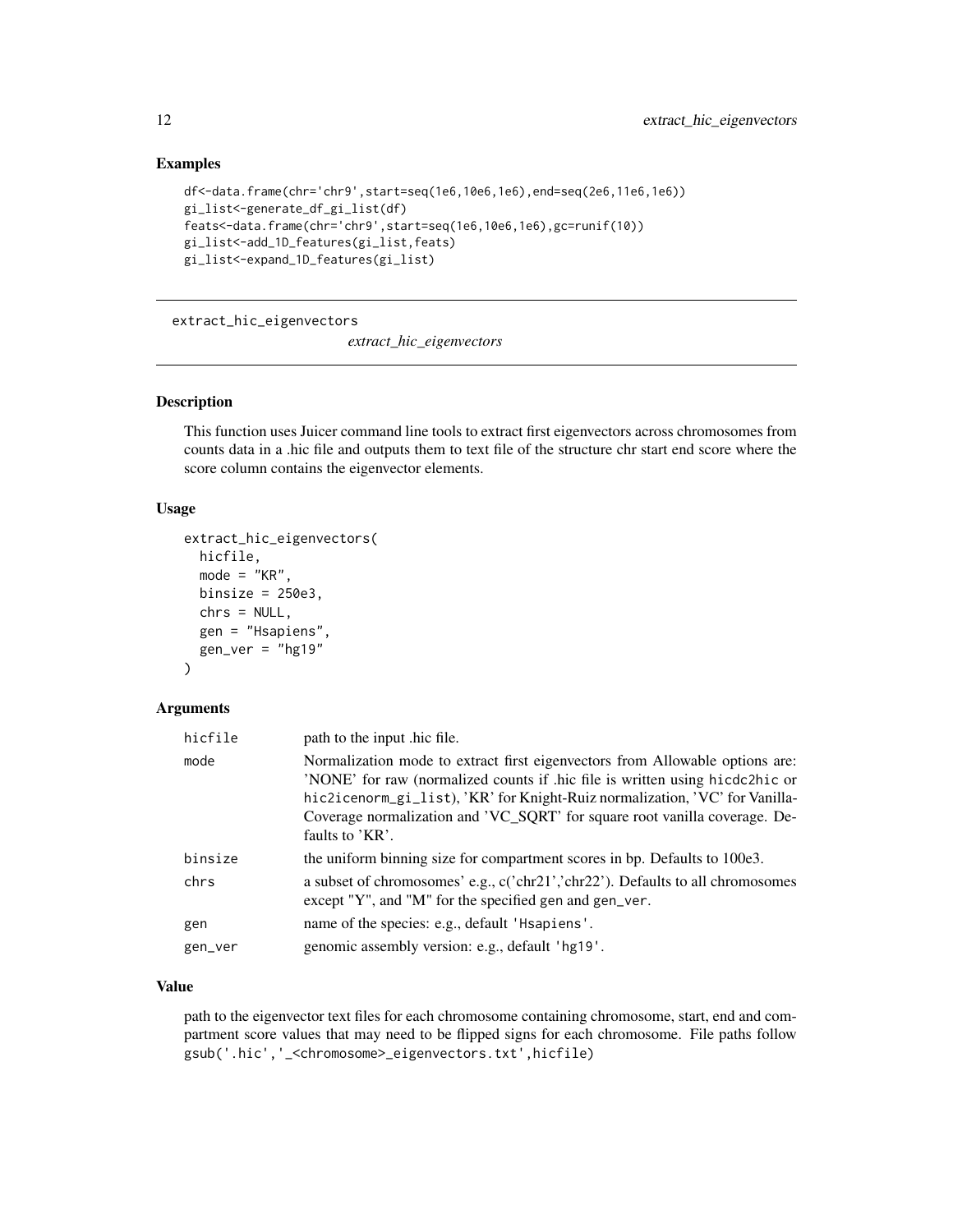<span id="page-12-0"></span>generate\_binned\_gi\_list 13

#### Examples

```
eigenvector_filepaths<-extract_hic_eigenvectors(
hicfile=system.file("extdata", "eigenvector_example.hic",
package = "HiCDCPlus"),
chrs=c("chr22"),binsize=250e3,mode="NONE")
```
generate\_binned\_gi\_list

*generate\_binned\_gi\_list*

#### Description

Generates a valid uniformly binned gi\_list instance.

#### Usage

```
generate_binned_gi_list(
 binsize,
  chrs = NULL,
 Dthreshold = 2e+06,
  gen = "Hsapiens",
 gen\_ver = "hg19"\lambda
```
#### Arguments

| binsize    | Desired binsize in bp, e.g., 5000, 25000.                                                                                                |
|------------|------------------------------------------------------------------------------------------------------------------------------------------|
| chrs       | a subset of chromosomes' e.g., c('chr21','chr22'). Defaults to all chromosomes<br>except "Y", and "M" for the specified gen and gen_ver. |
| Dthreshold | maximum distance (included) to check for significant interactions, defaults to<br>2e6 or maximum in the data; whichever is smaller.      |
| gen        | name of the species: e.g., default 'Hsapiens'.                                                                                           |
| gen_ver    | genomic assembly version: e.g., default 'hg19'.                                                                                          |

#### Value

a valid, uniformly binned gi\_list instance.

```
gi_list<-generate_binned_gi_list(1e6,chrs='chr22')
```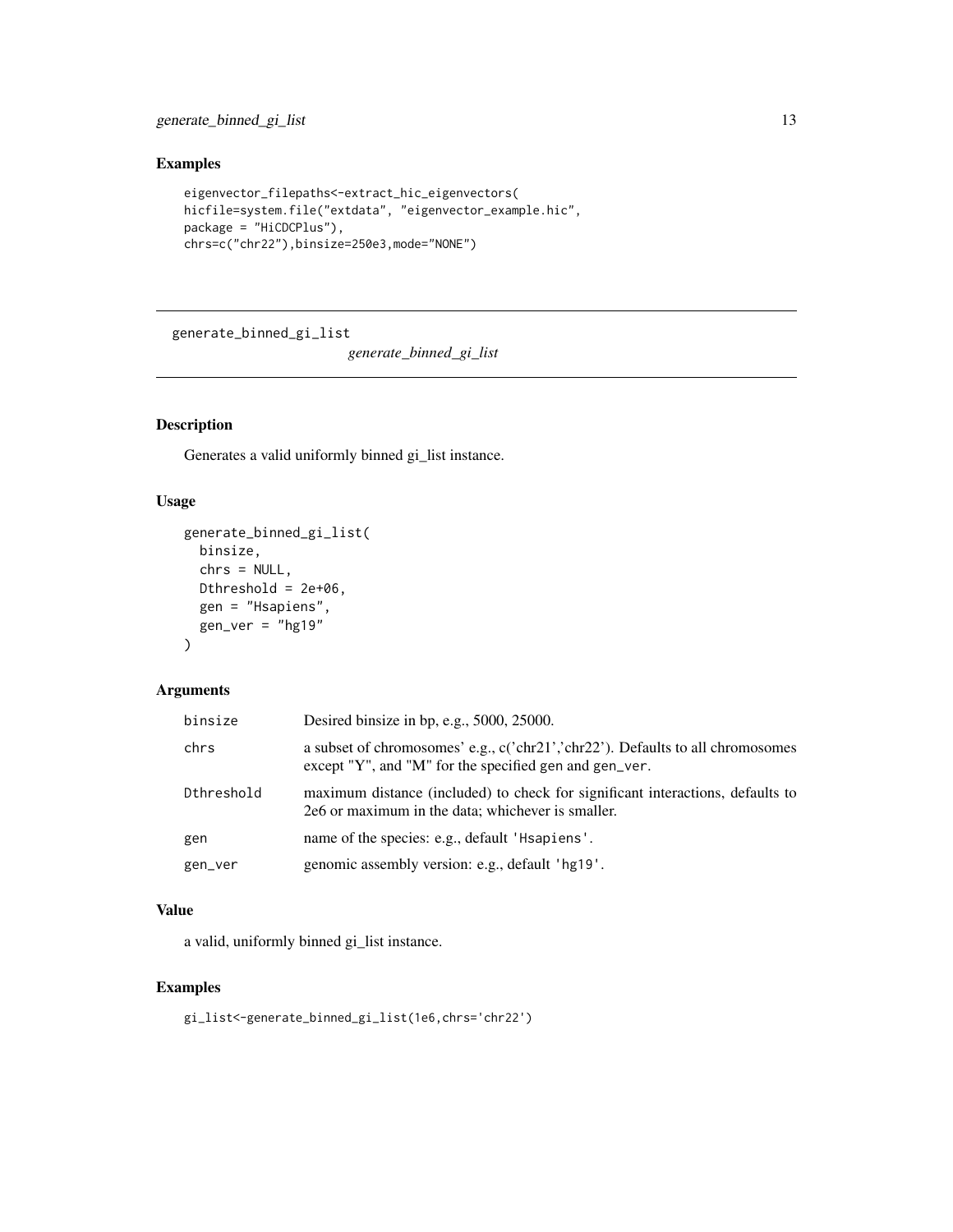```
generate_bintolen_gi_list
```
*generate\_bintolen\_gi\_list*

#### Description

Generates a gi\_list instance from a bintolen file generated by generate. features (see ?generate. features) for details).

#### Usage

```
generate_bintolen_gi_list(
 bintolen_path,
  chrs = NULL,
 Dthreshold = 2e+06,
 binned = TRUE,
 binsize = NULL,
  gen = "Hsapiens",
 gen\_ver = "hg19")
```
#### Arguments

| bintolen_path | path to the flat file containing columns named bins and features                                                                    |
|---------------|-------------------------------------------------------------------------------------------------------------------------------------|
| chrs          | select a subset of chromosomes' e.g., c('chr21','chr22'). Defaults to all chro-<br>mosomes specified in the bintolen file.          |
| Dthreshold    | maximum distance (included) to check for significant interactions, defaults to<br>2e6 or maximum in the data; whichever is smaller. |
| binned        | TRUE if the bintolen file is uniformly binned. Defaults to TRUE.                                                                    |
| binsize       | bin size in bp to be generated for the object. Defaults to the binsize in the<br>bintolen file, if exists.                          |
| gen           | name of the species: e.g., default 'Hsapiens'                                                                                       |
| gen_ver       | genomic assembly version: e.g., default 'hg19'                                                                                      |

#### Value

a valid gi\_list instance with genomic features derived from specified restriction enzyme cut patterns when generating the bintolen file using construct\_features (see ?construct\_features for help). Genomic 1D features are stored in the regions metadata handle of each list element (e.g., gi\_list[[1]]@regions@elementMetadata).

```
chrs<-'chr22'
bintolen_path<-system.file("extdata", "test_bintolen.txt.gz",
package = "HiCDCPlus")
gi_list<-generate_bintolen_gi_list(bintolen_path,chrs)
```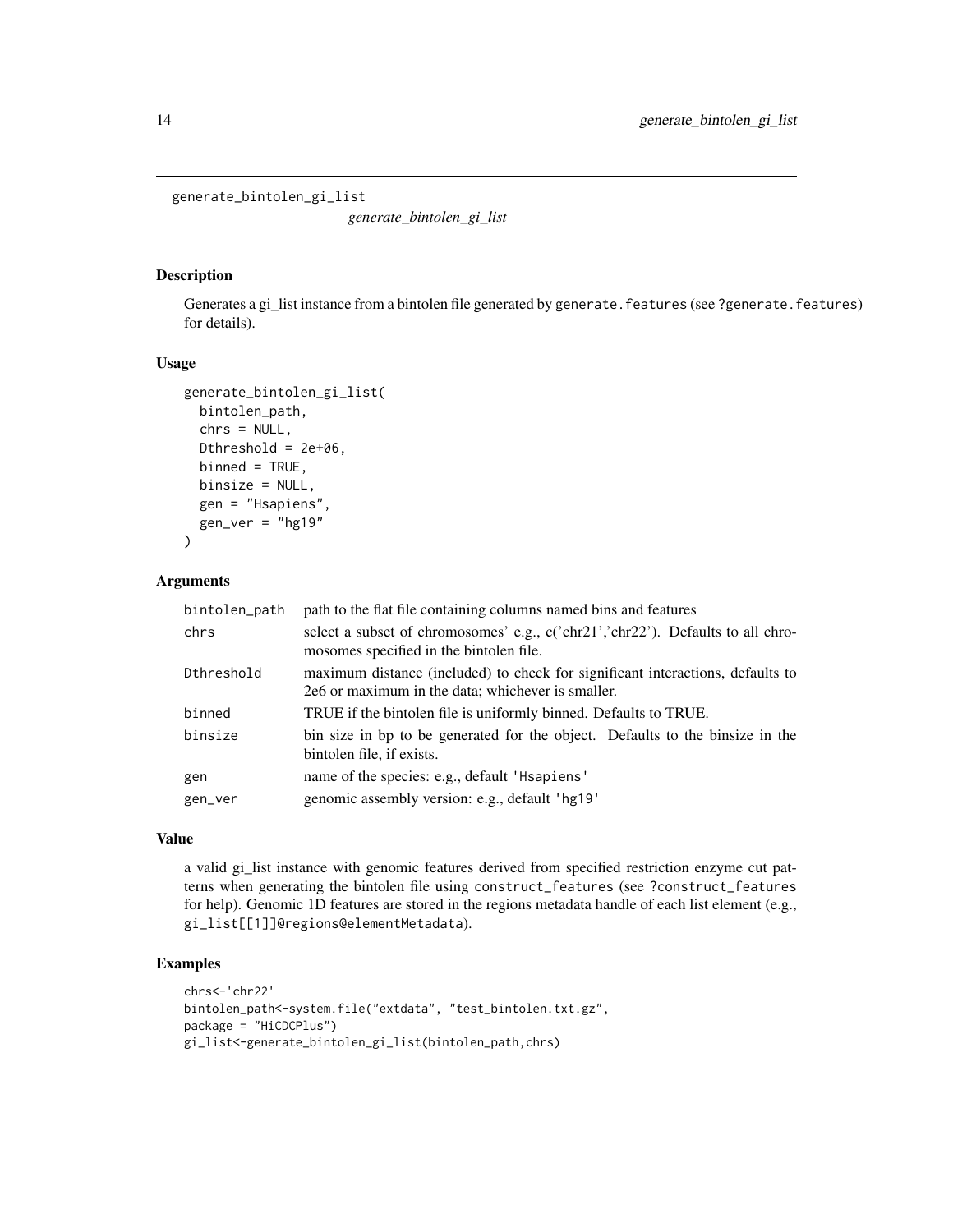#### <span id="page-14-0"></span>generate\_df\_gi\_list *generate\_df\_gi\_list*

#### Description

Generates a gi\_list instance from a data frame object describing the regions.

#### Usage

```
generate_df_gi_list(
  df,
  chrs = NULL,
 Dthreshold = 2e+06,
 gen = "Hsapiens",
 gen_ver = "hg19"
)
```
#### Arguments

| df         | DataFrame with columns named 'chr', 'start', (and optionally 'end', if the re-<br>gions have gaps) and 1D features with their respective column names. |
|------------|--------------------------------------------------------------------------------------------------------------------------------------------------------|
| chrs       | select a subset of chromosomes' e.g., c('chr21','chr22'). Defaults to all chro-<br>mosomes specified in df.                                            |
| Dthreshold | maximum distance (included) to check for significant interactions, defaults to<br>2e6 or maximum in the data, whichever is smaller.                    |
| gen        | name of the species: e.g., default 'Hsapiens'                                                                                                          |
| gen_ver    | genomic assembly version: e.g., default 'hg19'                                                                                                         |

#### Value

a valid gi\_list instance with genomic features supplied from df. Genomic 1D features are stored in the regions metadata handle of each list element (e.g., gi\_list[[1]]@regions@elementMetadata).

```
df<-data.frame(chr='chr9',start=seq(1e6,10e6,1e6))
gi_list<-generate_df_gi_list(df)
```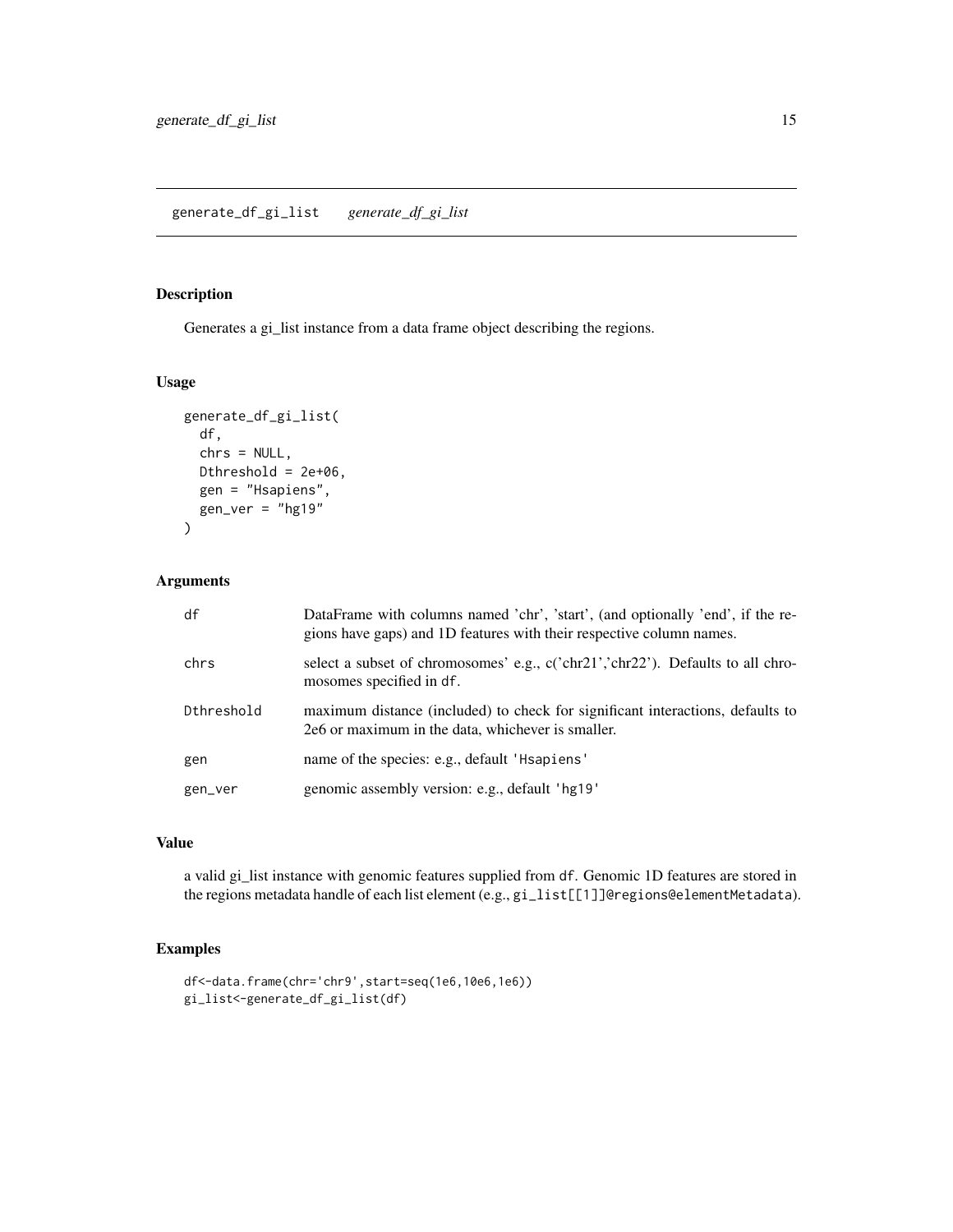<span id="page-15-0"></span>get\_chrs *get\_chrs*

#### Description

This function finds all chromosomes of a given genome and genome version except for Y and M.

#### Usage

get\_chrs(gen = "Hsapiens", gen\_ver = "hg19")

#### Arguments

| gen     | name of the species: e.g., default 'Hsapiens'  |
|---------|------------------------------------------------|
| gen_ver | genomic assembly version: e.g., default 'hg19' |

#### Value

string vector of chromosomes.

#### Examples

get\_chrs('Hsapiens','hg19')

| get_chr_sizes |
|---------------|
|---------------|

#### Description

This function finds all chromosome sizes of a given genome, genome version and set of chromosomes.

#### Usage

```
get_chr_sizes(gen = "Hsapiens", gen_ver = "hg19", chrs = NULL)
```
#### Arguments

| gen     | name of the species: e.g., default 'Hsapiens'                                   |
|---------|---------------------------------------------------------------------------------|
| gen_ver | genomic assembly version: e.g., default 'hg19'                                  |
| chrs    | select a subset of chromosomes' e.g., c('chr21','chr22'). Defaults to all chro- |
|         | mosomes (except Y and M) in the genome specified.                               |

#### Value

named vector containing names as chromosomes and values as chromosome sizes.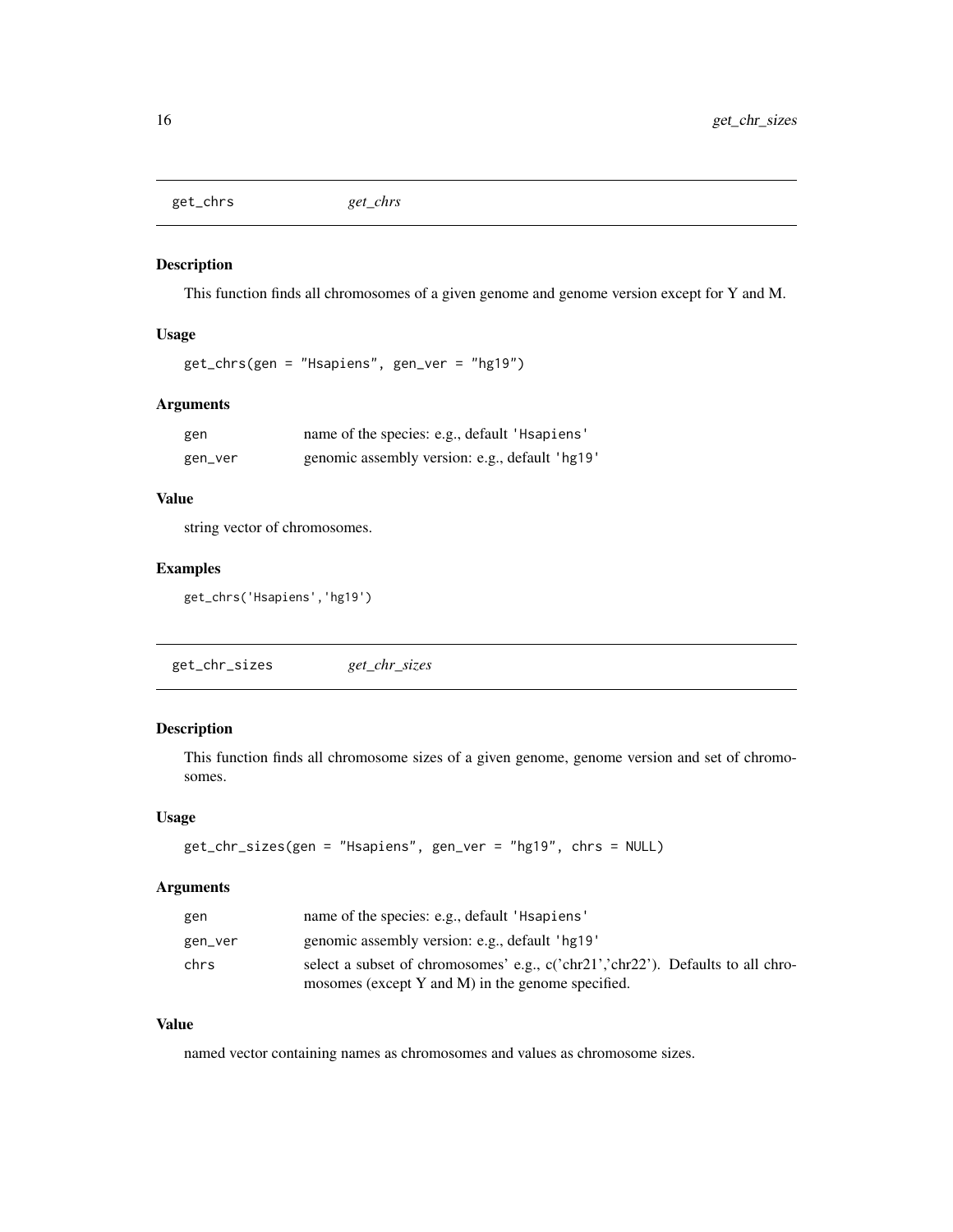#### <span id="page-16-0"></span>Examples

```
get_chr_sizes('Hsapiens','hg19',c('chr21','chr22'))
```
get\_enzyme\_cutsites *get\_enzyme\_cutsites*

#### Description

This function finds all restriction enzyme cutsites of a given genome, genome version, and set of cut patterns

#### Usage

```
get_enzyme_cutsites(sig, gen = "Hsapiens", gen_ver = "hg19", chrs = NULL)
```
#### Arguments

| sig     | a set of restriction enzyme cut patterns (e.g., 'GATC' or c('GATC', 'GANTC'))                                                                  |
|---------|------------------------------------------------------------------------------------------------------------------------------------------------|
| gen     | name of the species: e.g., default 'Hsapiens'                                                                                                  |
| gen_ver | genomic assembly version: e.g., default 'hg19'                                                                                                 |
| chrs    | a subset of chromosomes' e.g., c('chr21','chr22'). Defaults to all chromosomes<br>(except Y and M) in the genome specified by gen and gen_ver. |

#### Value

list of chromosomes.

#### Examples

```
get_enzyme_cutsites(gen='Hsapiens',gen_ver='hg19',
sig=c('GATC','GANTC'),chrs=c('chr22'))
```
gi\_list2HTClist *gi\_list2HTClist*

#### Description

This function converts a gi\_list instance into a HTClist instance compatible for use with the R Bioconductor package HiTC https://bioconductor.org/packages/HiTC/

#### Usage

gi\_list2HTClist(gi\_list, chrs = NULL)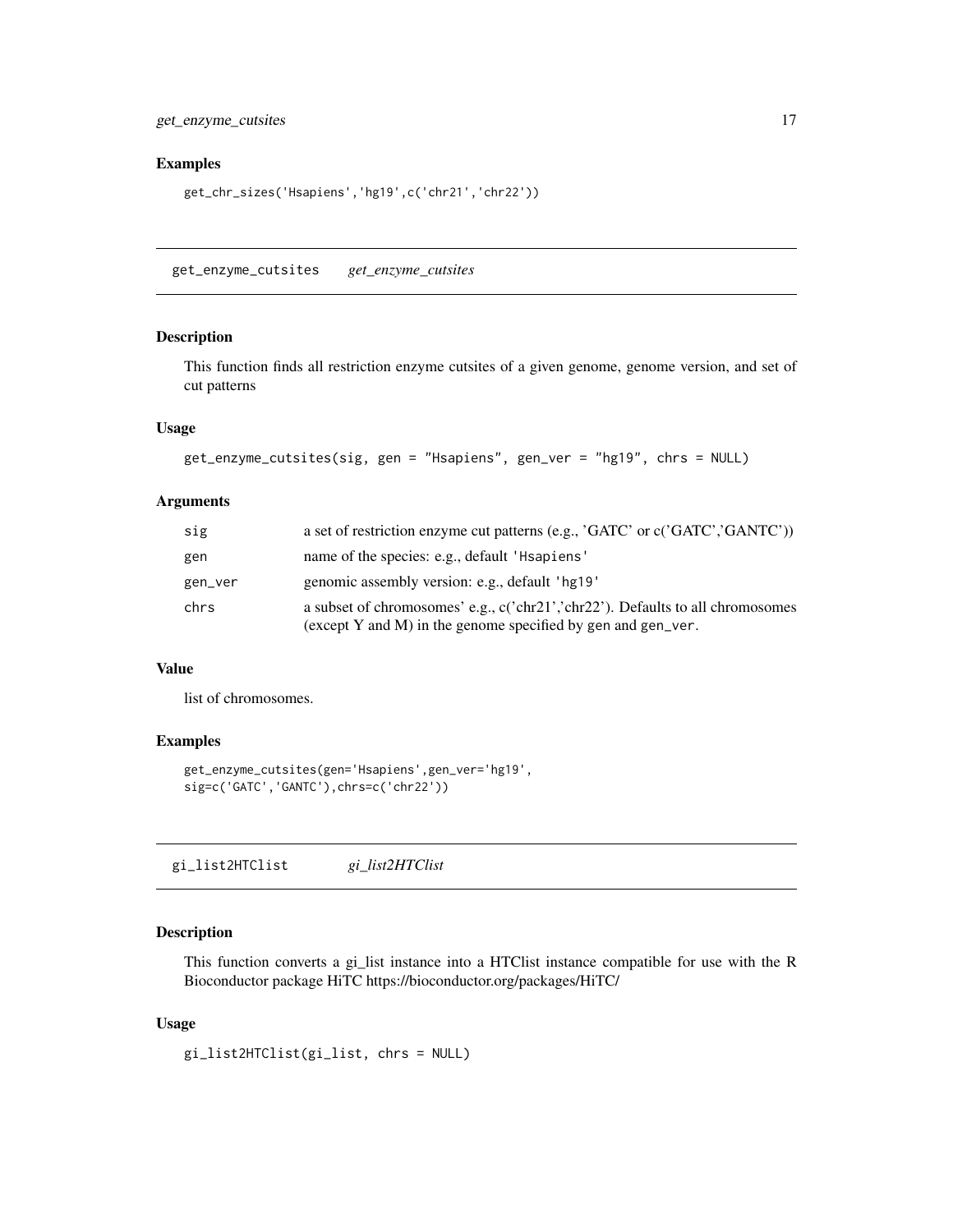#### <span id="page-17-0"></span>**Arguments**

| gi_list | List of Genomic Interactions objects with a counts column where each object<br>named with chromosomes contains intra-chromosomal interaction information<br>(minimally containing counts and genomic distance in mcols(gi_list)—see<br>?gi_list_validate for a detailed explanation of valid gi_list instances). |
|---------|------------------------------------------------------------------------------------------------------------------------------------------------------------------------------------------------------------------------------------------------------------------------------------------------------------------|
| chrs    | select a subset of chromosomes' e.g., $c('chr21$ ''chr22'). Defaults to chromo-<br>somes in gi_list.                                                                                                                                                                                                             |

#### Value

a HTClist instance compatible for use with HiTC

#### Examples

```
gi_list<-generate_binned_gi_list(50e3,chrs=c('chr22'))
gi_list<-add_hic_counts(gi_list,
hic_path<-system.file("extdata", "GSE63525_HMEC_combined_example.hic",
package = "HiCDCPlus"))
htc_list<-gi_list2HTClist(gi_list)
```
gi\_list\_binsize\_detect

*gi\_list\_binsize\_detect*

#### Description

This function finds the bin size of a uniformly binned valid gi\_list instance in bp. It raises an error if the gi\_list instance is not uniformly binned.

#### Usage

gi\_list\_binsize\_detect(gi\_list)

#### Arguments

gi\_list gi\_list object to be verified. In order to pass without errors, a gi\_list object (1) has to be a list of InteractionSet::GInteractions objects,(2) each list element has to be named as chromosomes and only contain intra-chromosomal interaction information, (3) mcols(.) for each list element should at least contain pairwise genomic distances in a column named 'D' and (4) each list element needs to be uniformly binned

#### Value

uniform binsize in base pairs or an error if the gi\_list instance is not uniformly binned.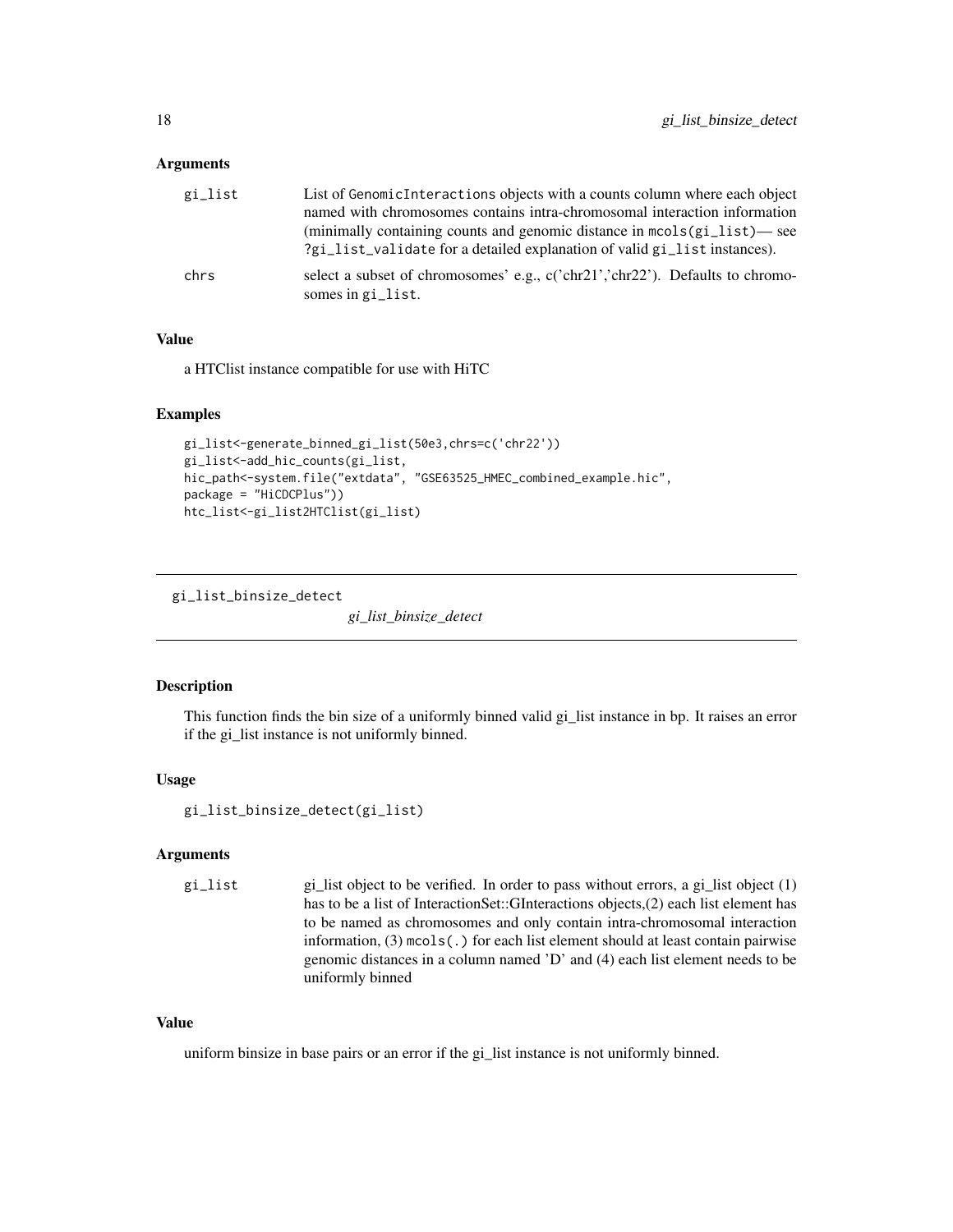#### <span id="page-18-0"></span>Examples

```
gi_list<-generate_binned_gi_list(1e6,chrs='chr22')
gi_list_binsize_detect(gi_list)
```
gi\_list\_Dthreshold.detect

*gi\_list\_Dthreshold\_detect*

#### Description

This function finds the maximum genomic distance in a valid gi\_list object.

#### Usage

gi\_list\_Dthreshold.detect(gi\_list)

#### Arguments

| gi_list | A valid gi_list instance. See ?gi_list_validate for more details about the |
|---------|----------------------------------------------------------------------------|
|         | attributes of a valid gi_list instance.                                    |

#### Value

maximum genomic distance in the object

#### Examples

```
gi_list<-generate_binned_gi_list(1e6,chrs='chr22')
gi_list_Dthreshold.detect(gi_list)
```
gi\_list\_read *gi\_list\_read*

#### Description

Reads a written gi\_list instance using gi\_list\_write into a valid gi\_list instance.

#### Usage

```
gi_list_read(
  fname,
  chrs = NULL,
  Dthreshold = NULL,
  features = NULL,
  gen = "Hsapiens",
  gen\_ver = "hg19"\mathcal{E}
```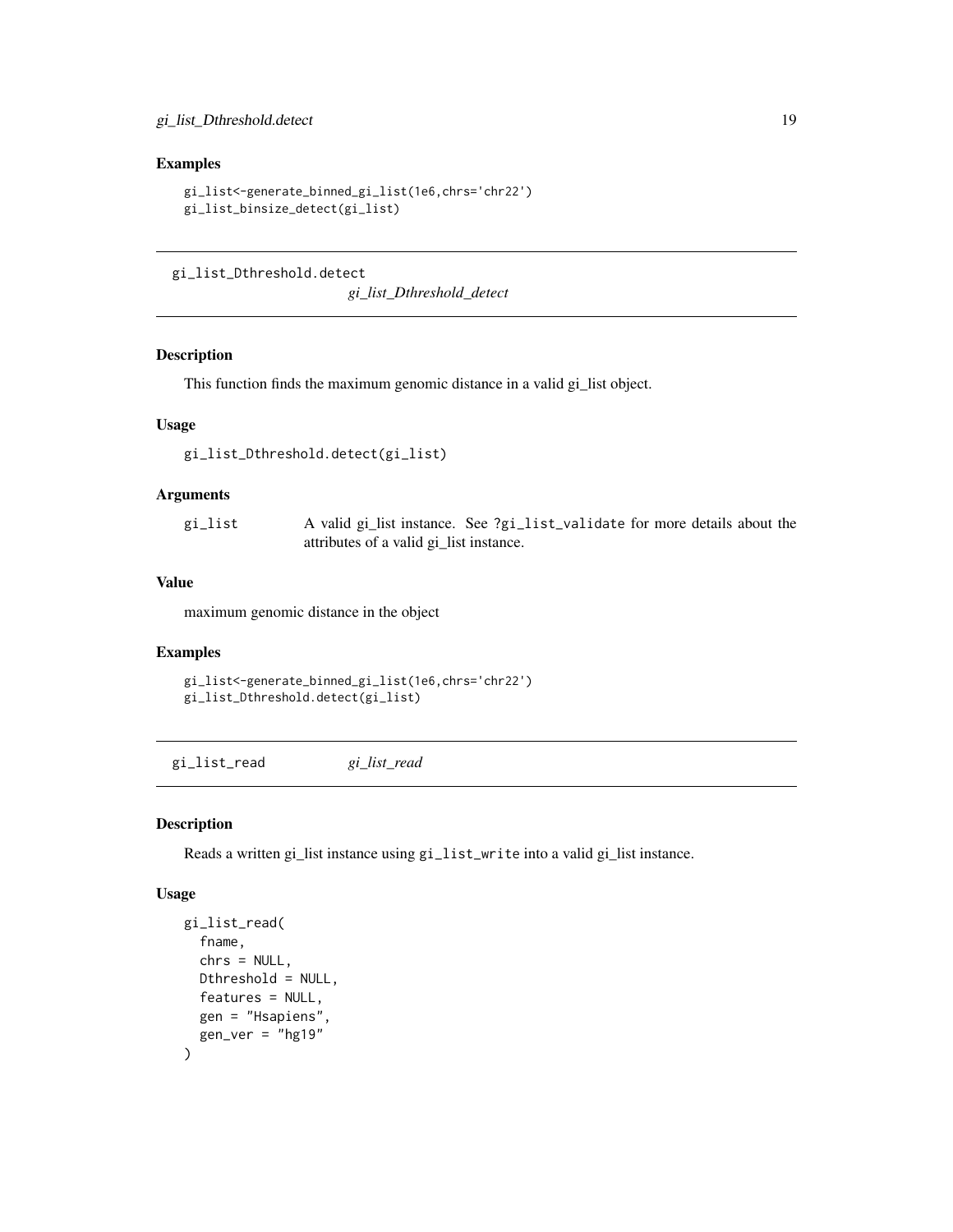#### <span id="page-19-0"></span>**Arguments**

| fname      | path to the file to read from (can end with .txt, .rds, or .txt.gz).                                                                                                                     |
|------------|------------------------------------------------------------------------------------------------------------------------------------------------------------------------------------------|
| chrs       | select a subset of chromosomes' e.g., c('chr21','chr22'). Defaults to all chro-<br>mosomes contained in the fname.                                                                       |
| Dthreshold | maximum distance (included) to check for significant interactions, defaults to<br>the maximum in the data.                                                                               |
| features   | Select the subset of features $(1-D)$ or 2-D) to be added to the gi_list instance<br>(without the trailing I or J), defaults to all features (score column gets ingested<br>as 'score'). |
| gen        | name of the species: e.g., default 'Hsapiens'                                                                                                                                            |
| gen_ver    | genomic assembly version: e.g., default 'hg19'                                                                                                                                           |

#### Value

A valid gi\_list instance with 1D features stored in regions metadata handle of each list element (e.g., gi\_list[[1]]@regions@elementMetadata) in the instance and with 2D features stored in metadata handle (i.e., mcols(gi)).

#### Examples

```
outputdir<-paste0(tempdir(check=TRUE),'/')
gi_list<-generate_binned_gi_list(1e6,chrs='chr22')
gi_list_write(gi_list,paste0(outputdir,'testgiread.txt'))
gi_list2<-gi_list_read(paste0(outputdir,'testgiread.txt'))
```
gi\_list\_topdom *gi\_list\_topdom*

#### Description

This function converts a gi\_list instance with ICE normalized counts into TAD annotations through an implementation of TopDom v0.0.2 (https://github.com/HenrikBengtsson/TopDom) adapted as TopDom at this package. If you're using this function, please cite TopDom according to the documentation at https://github.com/HenrikBengtsson/TopDom/blob/0.0.2/docs/

#### Usage

```
gi_list_topdom(
 gi_list,
  chrs = NULL,
  file_out = FALSE,
  fpath = NULL,
  window.size = 5,
  verbose = FALSE
)
```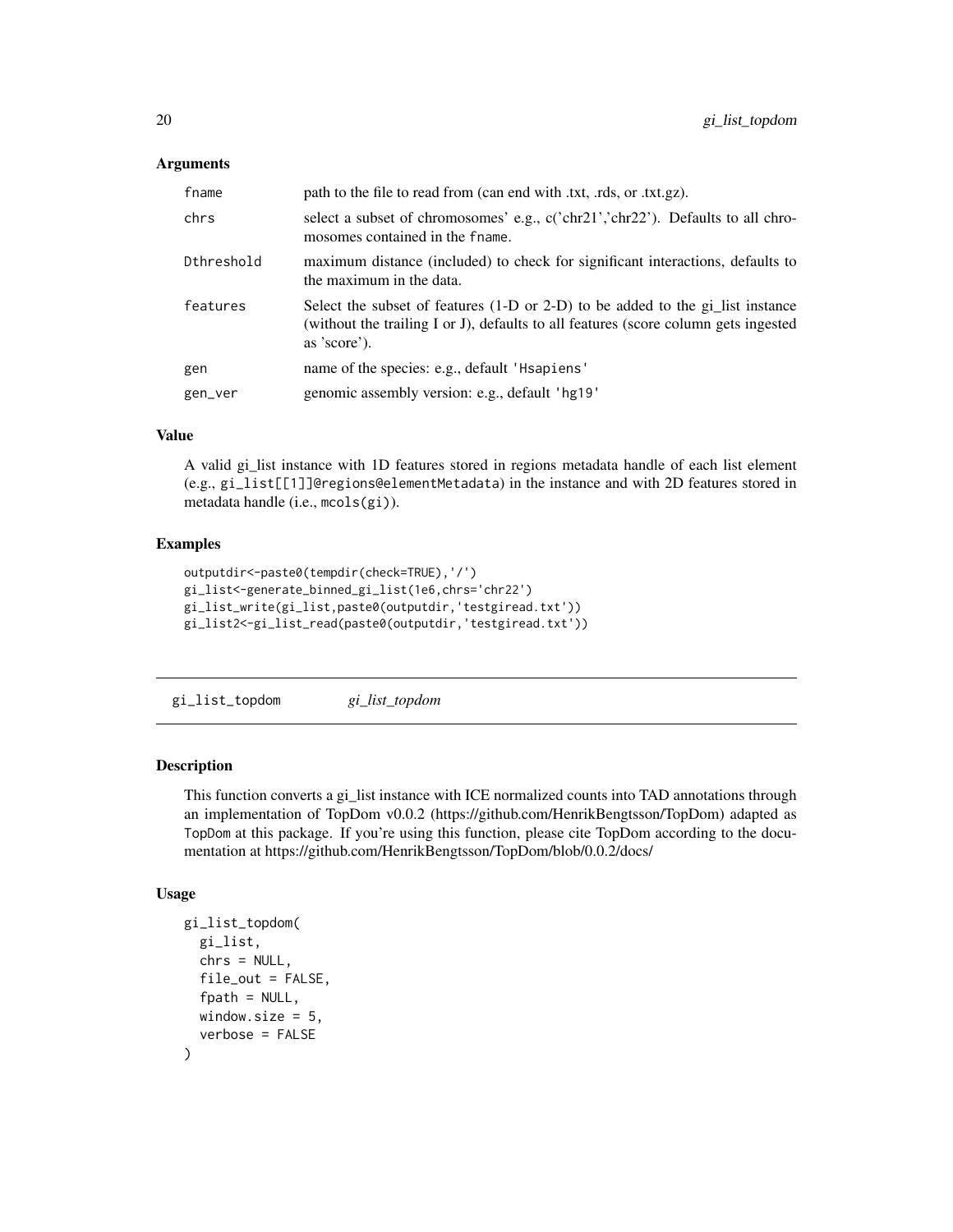#### <span id="page-20-0"></span>Arguments

| gi_list     | List of GenomicInteractions objects where each object named with chromo-<br>somes contains intrachromosomal interaction information (see ?gi_list_validate<br>for a detailed explanation of valid gi_list instances). |
|-------------|-----------------------------------------------------------------------------------------------------------------------------------------------------------------------------------------------------------------------|
| chrs        | select a subset of chromosomes' e.g., $c('chr21','chr22')$ . Defaults to chromo-<br>somes in gi_list.                                                                                                                 |
| file_out    | If true, outputs TAD annotations into files with paths beginning with fpath.<br>Defaults to FALSE                                                                                                                     |
| fpath       | Outputs TAD annotations into files with paths beginning in fpath.                                                                                                                                                     |
| window.size | integer, number of bins to extend. Defaults to 5.                                                                                                                                                                     |
| verbose     | TRUE if you would like to trouble shoot TopDom.                                                                                                                                                                       |

#### Value

a list instance with TAD annotation reporting for each chromosome

#### Examples

```
hic_path<-system.file("extdata", "GSE63525_HMEC_combined_example.hic",
package = "HiCDCPlus")
gi_list<-hic2icenorm_gi_list(hic_path,binsize=50e3,chrs='chr22')
tads<-gi_list_topdom(gi_list)
```
gi\_list\_validate *gi\_list\_validate*

#### Description

This function validates a gi\_list instance.

#### Usage

```
gi_list_validate(gi_list)
```
#### Arguments

gi\_list gi\_list object to be verified. In order to pass without errors, a gi\_list object (1) has to be a list of InteractionSet::GInteractions objects, (2) each list element has to be named as chromosomes and only contain intra-chromosomal interaction information, (3) mcols(.) for each list element should at least contain pairwise genomic distances in a column named 'D'.

#### Value

invisible value if the gi\_list instance is valid. Otherwise, an error is raised.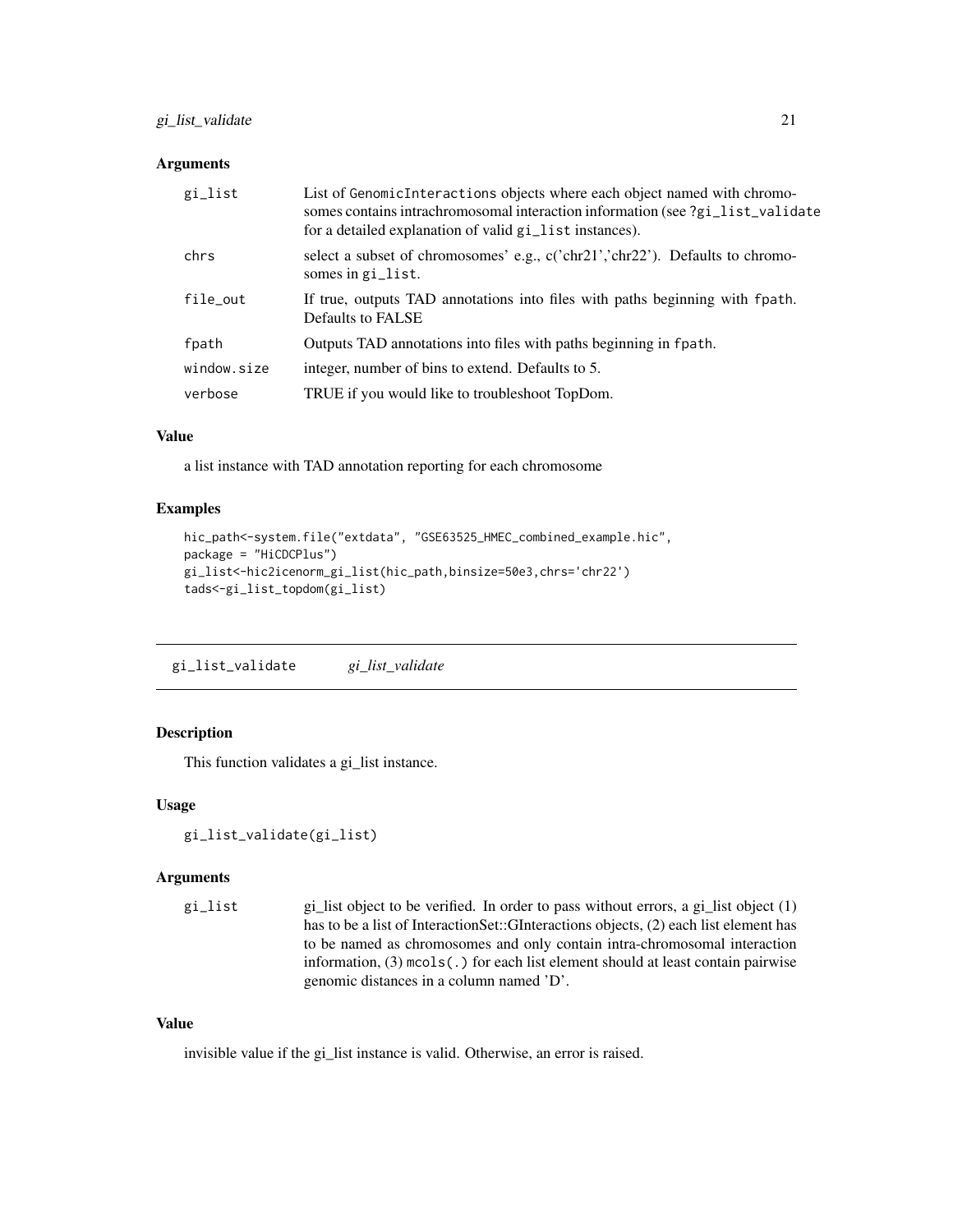#### <span id="page-21-0"></span>Examples

```
gi_list<-generate_binned_gi_list(1e6,chrs='chr22')
gi_list_validate(gi_list)
```
gi\_list\_write *gi\_list\_write*

#### Description

Writes a valid gi\_list instance into a file.

#### Usage

```
gi_list_write(
 gi_list,
 fname,
 chrs = NULL,
  columns = "minimal",
  rows = "all",significance_threshold = 0.05,
  score = NULL
\mathcal{L}
```

| gi_list                | List of GenomicInteractions objects where each object named with chromo-<br>somes contains intra-chromosomal interaction information (see ?gi_list_validate<br>for a detailed explanation of valid gi_list instances).                                                                                                                                                                                                                                     |  |
|------------------------|------------------------------------------------------------------------------------------------------------------------------------------------------------------------------------------------------------------------------------------------------------------------------------------------------------------------------------------------------------------------------------------------------------------------------------------------------------|--|
| fname                  | path to the file to write to (can end with .txt, or .txt.gz).                                                                                                                                                                                                                                                                                                                                                                                              |  |
| chrs                   | select a subset of chromosomes' e.g., c('chr21','chr22'). Defaults to all chro-<br>mosomes in the gi_list.                                                                                                                                                                                                                                                                                                                                                 |  |
| columns                | Can be 'minimal', which is just distance and counts (and HiCDCPlus result<br>columns 'qvalue','pvalue','mu',and 'sdev', if exists; see ?HiCDCPlus) informa-<br>tion, 'minimal_plus_features', which is distance, counts, and other calculated<br>2D features, 'minimal_plus_score', which generates a .hic pre compatible text<br>file, or 'all', which is distance, counts, calculated 2D features, as well as all 1D<br>features. Defaults to 'minimal'. |  |
| rows                   | Can be 'all' or 'significant', which filters rows according to FDR adjusted pvalue<br>column 'qvalue' (this has to exist in $mcols(.)$ ) at significance_threshold.<br>Defaults to 'all'.                                                                                                                                                                                                                                                                  |  |
| significance_threshold |                                                                                                                                                                                                                                                                                                                                                                                                                                                            |  |
|                        | Row filtering threshold on 'qvalue'. Defaults to 0.05.                                                                                                                                                                                                                                                                                                                                                                                                     |  |
| score                  | Score column to extract to hic pre compatible file. See mode options in ?hicdc2hic<br>for more details.                                                                                                                                                                                                                                                                                                                                                    |  |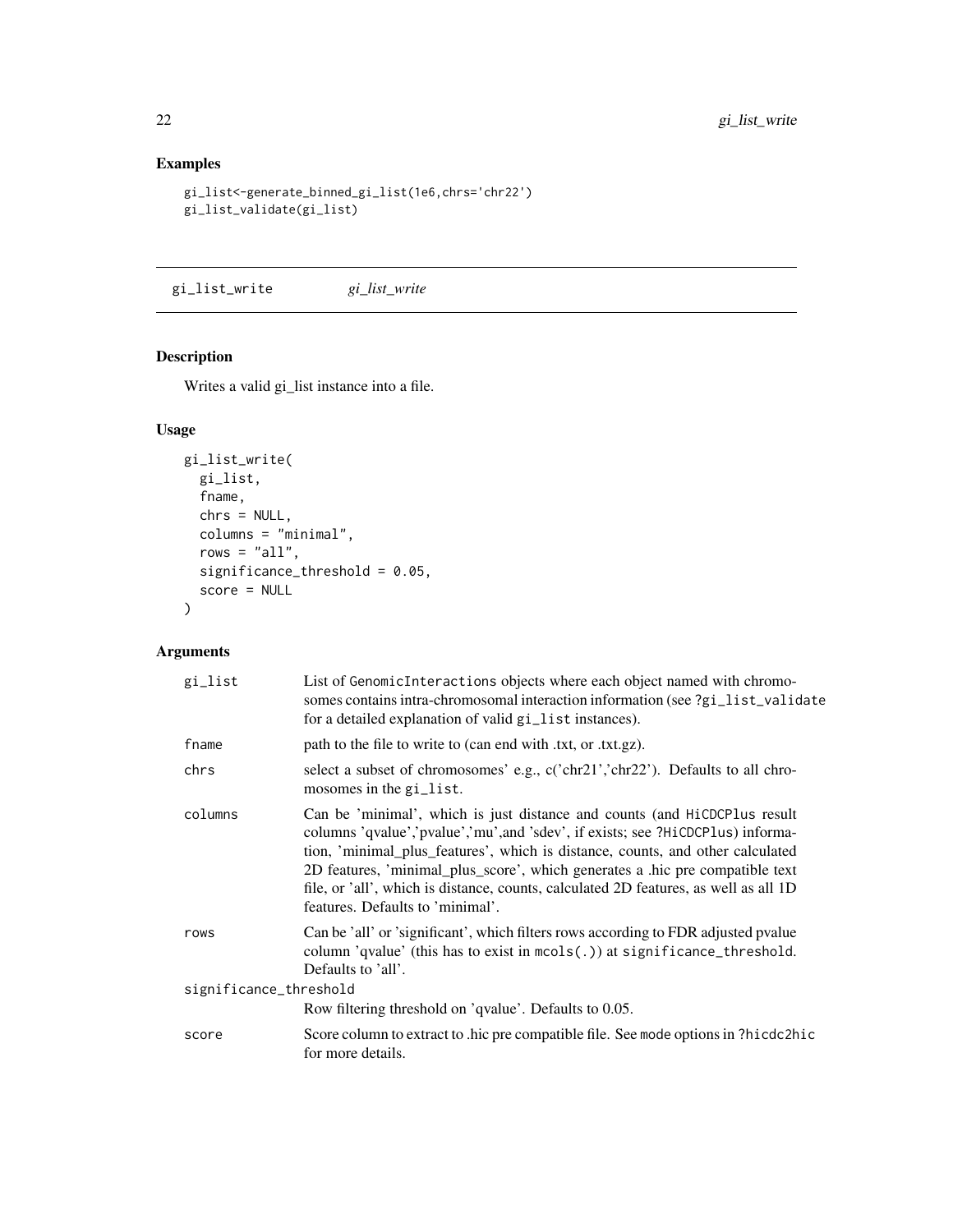#### <span id="page-22-0"></span>hic2icenorm\_gi\_list 23

#### Value

a tab separated flat file concatenating all intra-chromosomal interaction information.

#### Examples

```
outputdir<-paste0(tempdir(check=TRUE),'/')
gi_list<-generate_binned_gi_list(1e6,chrs='chr22')
gi_list_write(gi_list,paste0(outputdir,'test.txt'))
```
hic2icenorm\_gi\_list *hic2icenorm\_gi\_list*

#### Description

This function converts a .hic file into a gi\_list instance with ICE normalized counts on the counts column for TAD annotation using a copy of TopDom (see ?TopDom\_0.0.2) as well as an (optional) .hic file with ICE normalized counts for visualization with Juicebox. This function requires installing the Bioconductor package HiTC.

#### Usage

```
hic2icenorm_gi_list(
  hic_path,
 binsize = 50000,
  chrs = NULL,
  hic_output = FALSE,
  gen = "Hsapiens",
  gen\_ver = "hg19",Dthreshold = Inf
)
```

| hic_path   | Path to the .hic file.                                                                                                                                                 |
|------------|------------------------------------------------------------------------------------------------------------------------------------------------------------------------|
| binsize    | Desired bin size in bp (default 50000).                                                                                                                                |
| chrs       | select a subset of chromosomes' e.g., c('chr21','chr22'). Defaults to chromo-<br>somes in gen and gen_ver except 'chrY' and 'chrM'.                                    |
| hic_output | If TRUE, a hic file with the name $gsub("\\hic$ , $n'$ _icenorm. hic", hic_path)<br>is generated containing the ICE normalized counts under 'NONE' normaliza-<br>tion. |
| gen        | name of the species: e.g., default 'Hsapiens'                                                                                                                          |
| gen_ver    | genomic assembly version: e.g., default 'hg19'                                                                                                                         |
| Dthreshold | maximum distance (included) to check for significant interactions, defaults to<br>maximum in the data.                                                                 |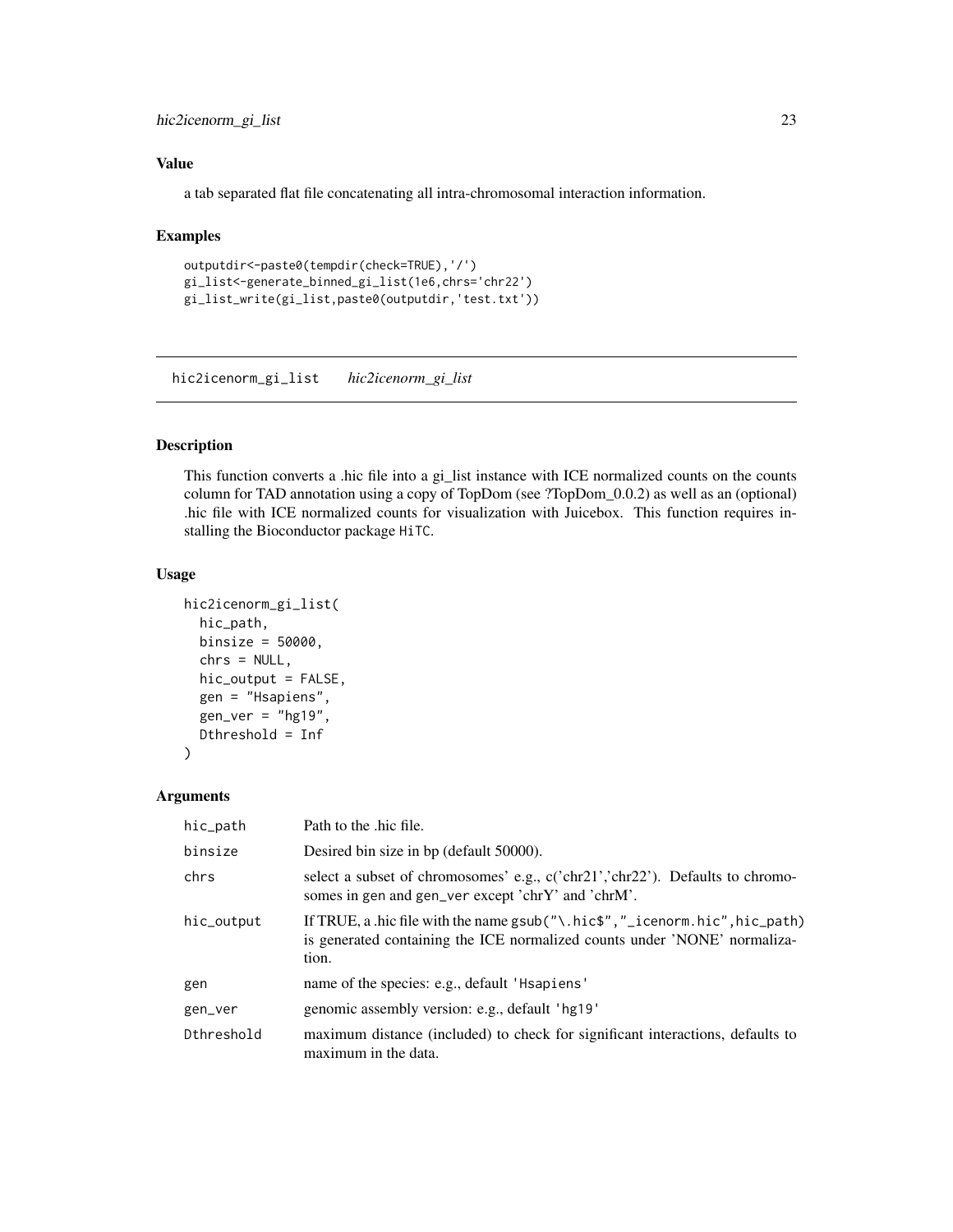#### Value

a thresholded gi\_list instance with ICE normalized intra-chromosomal counts for further use with this package, HiCDCPlus.

#### Examples

```
hic_path<-system.file("extdata", "GSE63525_HMEC_combined_example.hic",
package = "HiCDCPlus")
gi_list=hic2icenorm_gi_list(hic_path,binsize=50e3,chrs=c('chr22'))
```
hicdc2hic *hicdc2hic*

#### Description

This function converts various modes from HiCDCPlus gi\_list (uniformly binned) instance back into a .hic file with the mode passed as counts that can be retrieved using Juicer Dump (https://github.com/aidenlab/juicer/wiki/ Extraction) with 'NONE' normalization.

#### Usage

```
hicdc2hic(
  gi_list,
 hicfile,
 mode = "normcounts",
  chrs = NULL,
  gen\_ver = "hg19",memory = 8)
```

| gi_list | List of Genomic Interactions objects where each object named with chromo-<br>somes contains intra-chromosomal interaction information (minimally contain-<br>ing counts and genomic distance in mools (gi_list)—see ?gi_list_validate                                                                                                                                                          |
|---------|------------------------------------------------------------------------------------------------------------------------------------------------------------------------------------------------------------------------------------------------------------------------------------------------------------------------------------------------------------------------------------------------|
|         | for a detailed explanation of valid gi_list instances).                                                                                                                                                                                                                                                                                                                                        |
| hicfile | the path to the .hic file                                                                                                                                                                                                                                                                                                                                                                      |
| mode    | What to put to the hic file as score. Allowable options are: 'pvalue' for -<br>log10 significance p-value, 'qvalue' for -log10 FDR corrected p-value, 'norm-<br>counts' for raw counts/expected counts, and 'zvalue' for standardized counts<br>(raw counts-expected counts)/modeled standard deviation of expected counts<br>and 'raw' to pass-through 'raw counts. Defaults to 'normcounts'. |
| chrs    | select a subset of chromosomes' e.g., c('chr21','chr22'). Defaults to chromo-<br>somes in gi_list.                                                                                                                                                                                                                                                                                             |
| gen_ver | genomic assembly version: e.g., default 'hg19'                                                                                                                                                                                                                                                                                                                                                 |
| memory  | Java memory to generate .hic files. Defaults to 8. Up to 64 is recommended for<br>higher resolutions.                                                                                                                                                                                                                                                                                          |

<span id="page-23-0"></span>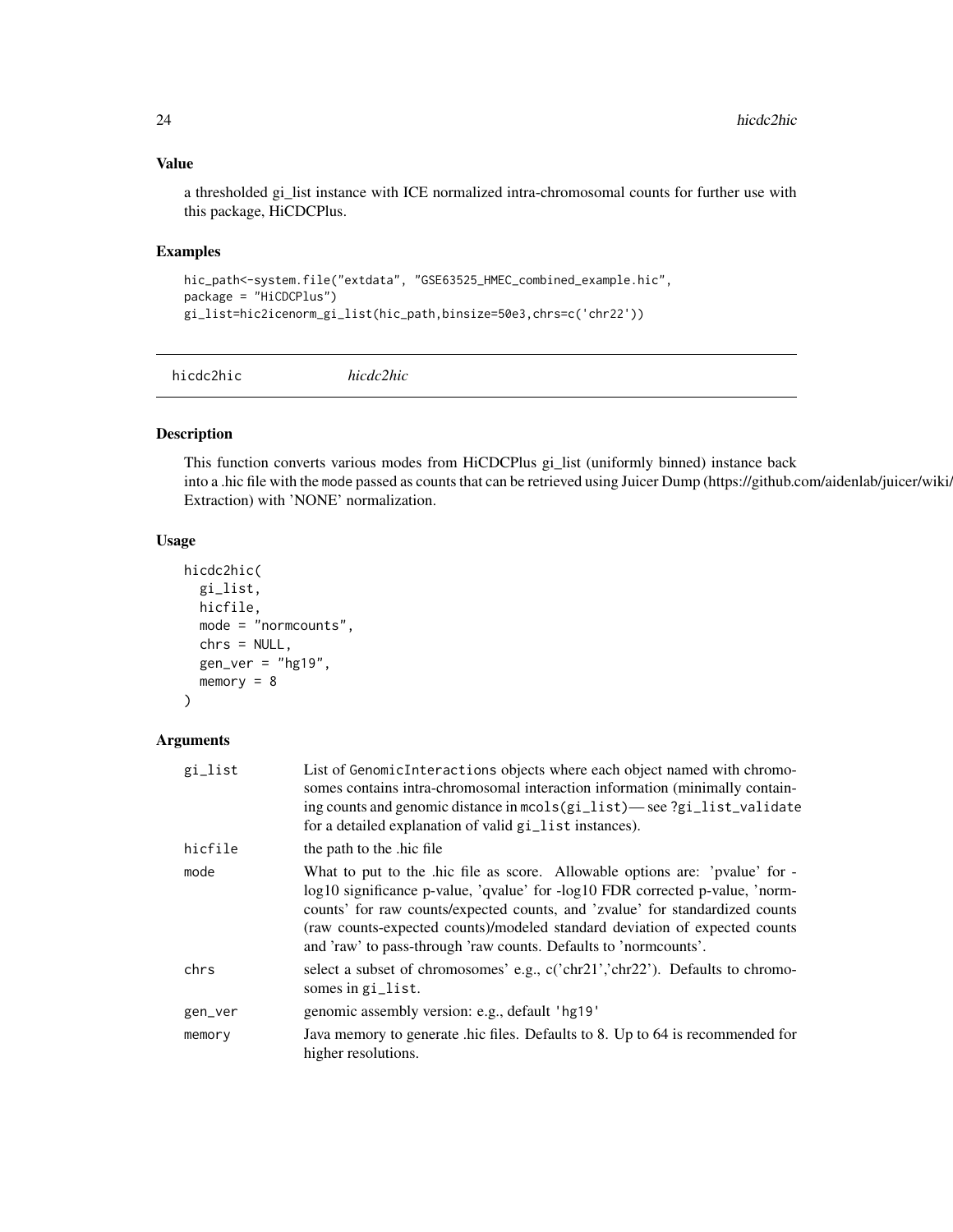#### <span id="page-24-0"></span>hicdcdiff 25

#### Value

path of the .hic file.

#### Examples

```
outdir<-paste0(tempdir(check=TRUE),'/')
gi_list<-generate_binned_gi_list(50e3,chrs='chr22')
gi_list<-add_hic_counts(gi_list,
hic_path=system.file("extdata", "GSE63525_HMEC_combined_example.hic",
package = "HiCDCPlus"))
hicdc2hic(gi_list,hicfile=paste0(outdir,'out.hic'),
mode='raw')
```
hicdcdiff *hicdcdiff*

#### Description

This function calculates differential interactions for a set of chromosomes across conditions and replicates. You need to install DESeq2 from Bioconductor to use this function.

#### Usage

```
hicdcdiff(
  input_paths,
  filter_file,
  output_path,
  bin_type = "Bins-uniform",
  binsize = 5000,
  granularity = 5000,
  chrs = NULL,
  Dmin = 0,
  Dmax = 2e+06,
  diagnostics = FALSE,
 DESeq.save = FALSE,
  fitType = "local"
)
```

| input_paths | a list with names as condition names and values as paths to gi_list RDS ob-          |  |
|-------------|--------------------------------------------------------------------------------------|--|
|             | jects (see ?gi_list_validate for a detailed explanation of valid gi_list in-         |  |
|             | stances) saved with saveRDS or paths to .hic files for each replicate. e.g., list (  |  |
|             | CTCF=c('~/Downloads/GM_CTCF_rep1_MAPQ30_10kb.rds','~/Downloads/GM_CTCF_rep2_MAPQ30_1 |  |
| filter_file | path to the text file containing columns chr', startI, and startJ denoting the name  |  |
|             | of the chromosomes and starting coordinates of 2D interaction bins to be com-        |  |
|             | pared across conditions, respectively.                                               |  |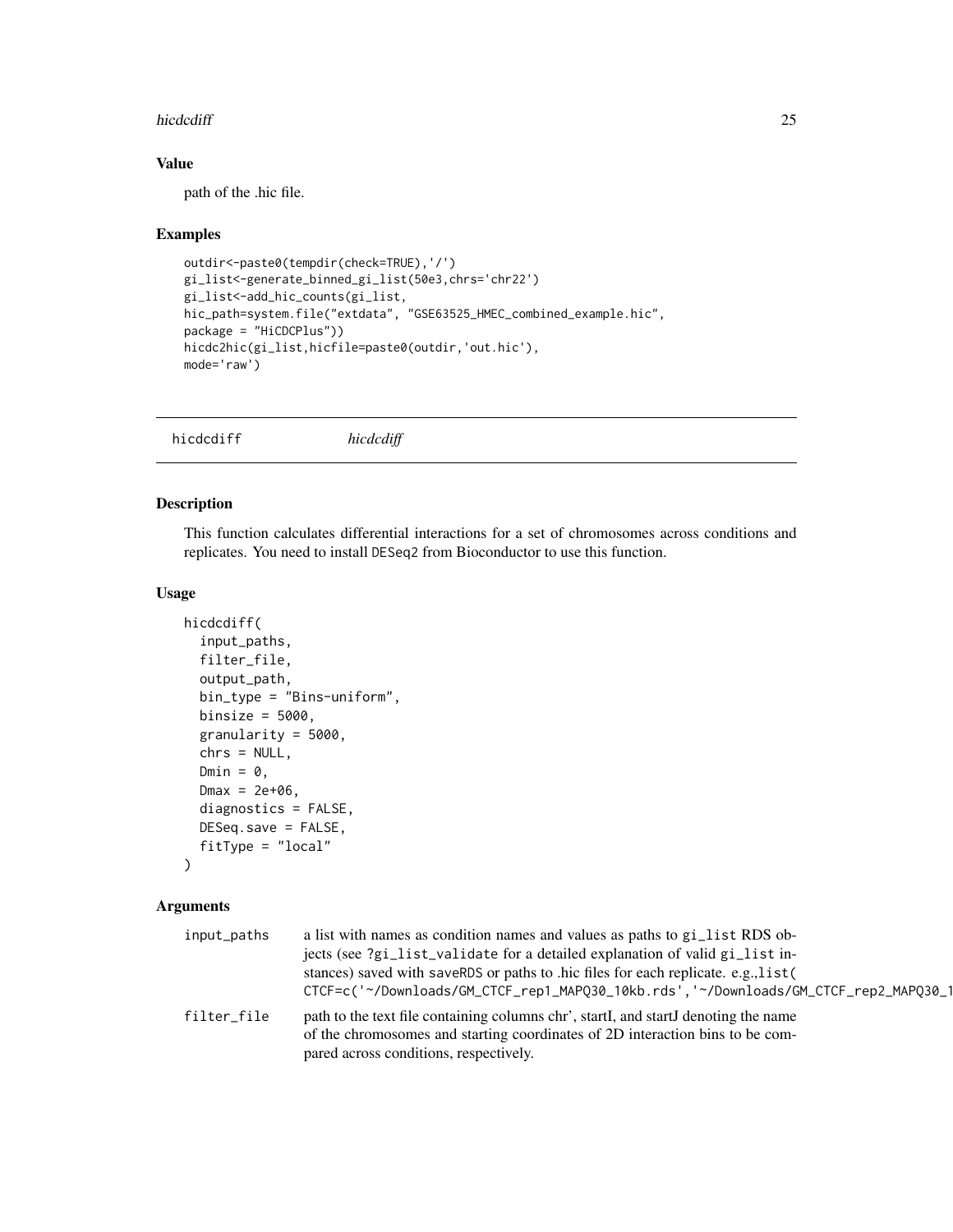| output_path | the path to the folder and name prefix you want to place DESeq-processed<br>matrices (in a .txt file), plots (if diagnostics=TRUE) and DESeq2 objects (if<br>DESeq. save=TRUE). Files will be generated for each chromosome. |
|-------------|------------------------------------------------------------------------------------------------------------------------------------------------------------------------------------------------------------------------------|
| bin_type    | 'Bins-uniform' if uniformly binned by binsize in bp, or 'Bins-RE-sites' if binned<br>by number of restriction enzyme fragment cutsites!                                                                                      |
| binsize     | binsize in bp if bin_type='Bins-uniform' (or number of RE fragments if bin_type='Bins-<br>RE-sites'), e.g., default 5000                                                                                                     |
| granularity | Desired distance granularity to base dispersion parameters on in bp. For uni-<br>formly binned analysis (i.e., bin_type=='Bins-uniform'), this defaults to the<br>bin size. Otherwise, it is 5000.                           |
| chrs        | select a subset of chromosomes' e.g., c('chr21','chr22'). Defaults to all chro-<br>mosomes (except Y and M) in the filter_file.                                                                                              |
| Dmin        | minimum distance (included) to check for significant interactions, defaults to 0.<br>Put Dmin=1 to ignore D=0 bins in calculating normalization factors.                                                                     |
| Dmax        | maximum distance (included) to check for significant interactions, defaults to<br>2e6 or maximum in the data; whichever is minimum.                                                                                          |
| diagnostics | if TRUE, generates diagnostic plots of the normalization factors, geometric<br>means of such factors by distance bin, as well as MA Plots (see DESeq doc-<br>umentation for details about MA plots). Defaults to FALSE.      |
| DESeg.save  | if TRUE, saves the DESeq objects for each chromosome as an .rds file in the<br>output_path. Defaults to FALSE.                                                                                                               |
| fitType     | follows fitType in DESeq2::estimateDispersions. Allowable options are 'para-<br>metric' (parametric regression),'local' (local regression), and 'mean' (constant<br>across interaction bins). Default is 'local'.            |

#### Value

paths of a list of three entities. outputpaths will have differential bins among those in filter\_file. deseq2paths will have the DESeq2 object stored as an .rds file. Available if DESeq.save=TRUE plotpaths will have diagnostic plots (e.g., MA, dispersion, PCA) if diagnostics=TRUE.

```
outputdir<-paste0(tempdir(check=TRUE),'/')
hicdcdiff(input_paths=list(NSD2=c(
system.file("extdata", "GSE131651_NSD2_LOW_arima_example.hic",
package = "HiCDCPlus"),
system.file("extdata", "GSE131651_NSD2_HIGH_arima_example.hic",
package = "HiCDCPlus")),
TKO=c(system.file("extdata", "GSE131651_TKOCTCF_new_example.hic",
package = "HiCDCPlus"),
system.file("extdata", "GSE131651_NTKOCTCF_new_example.hic",
package = "HiCDCPlus"))),
filter_file=system.file("extdata", "GSE131651_analysis_indices.txt.gz",
package = "HiCDCPlus"),
        chrs='chr22',
        output_path=outputdir,
```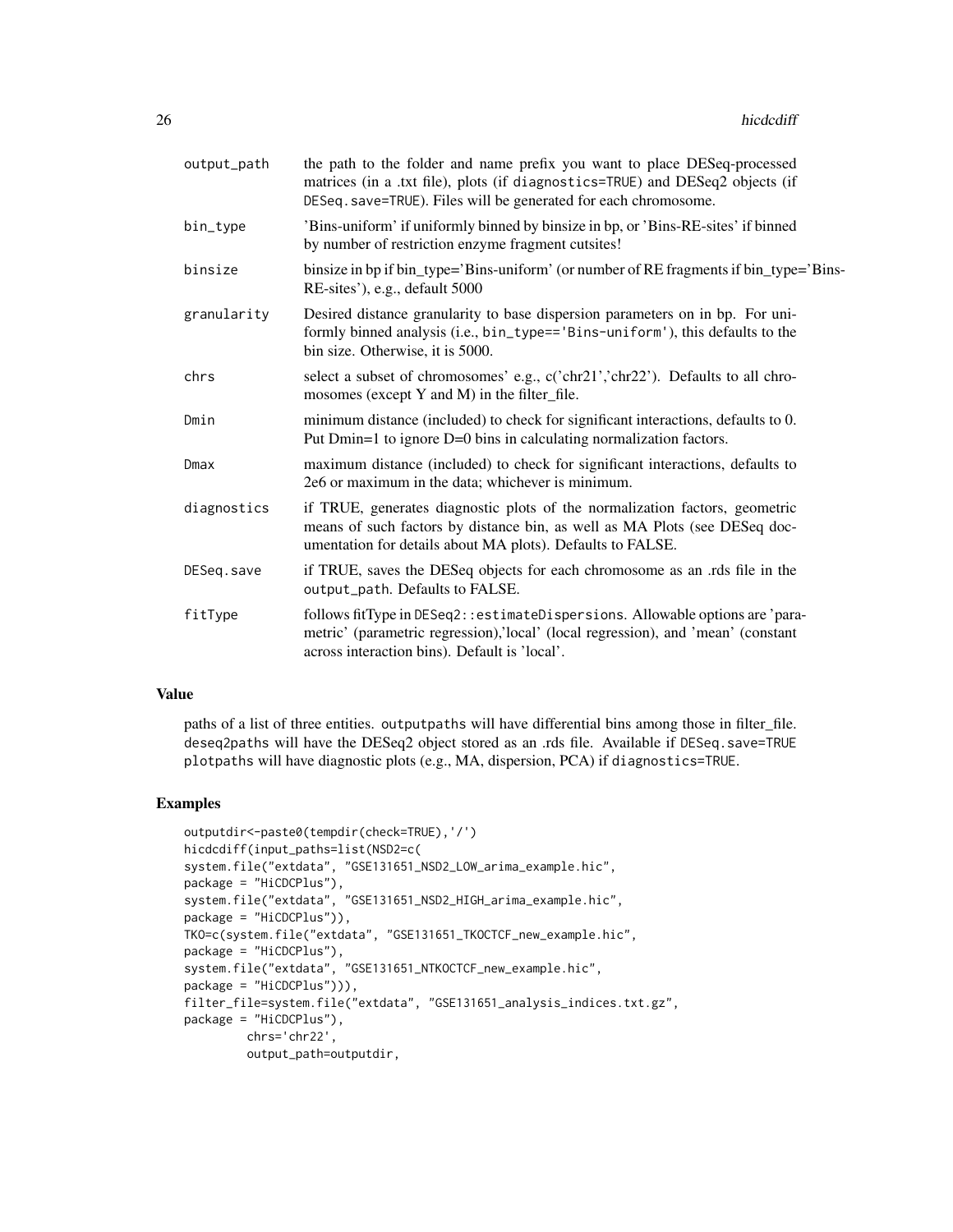```
fitType = 'mean',
binsize=50000,
diagnostics=FALSE)
```
HiCDCPlus *HiCDCPlus*

#### Description

This function finds significant interactions in a HiC-DC readable matrix and expresses statistical significance of counts through the following: 'pvalue': significance *P*-value, 'qvalue': FDR corrected *P*-value, mu': expected counts, 'sdev': modeled standard deviation of expected counts.

#### Usage

```
HiCDCPlus(
 gi_list,
  covariates = NULL,
  chrs = NULL,
  distance_type = "spline",
  model_distribution = "nb",
  binned = TRUE,df = 6,
  Dmin = 0,
 Dmax = 2e+06,
  ssize = 0.01,
  splineknotting = "uniform",
  model_filepath = NULL
\mathcal{L}
```

| gi_list            | List of GenomicInteractions objects where each object named with chromo-<br>somes contains intrachromosomal interaction information (minimally contain-<br>ing counts and genomic distance in mcols(gi_list[[1]])—see ?gi_list_validate<br>for a detailed explanation of valid gi_list instances). |
|--------------------|----------------------------------------------------------------------------------------------------------------------------------------------------------------------------------------------------------------------------------------------------------------------------------------------------|
| covariates         | covariates to be considered in addition to genomic distance D. Defaults to all co-<br>variates besides 'D','counts','mu','sdev',pvalue','qvalue' in mcols(gi_list[[1]])                                                                                                                            |
| chrs               | select a subset of chromosomes' e.g., c('chr21','chr22'). Defaults to all chro-<br>mosomes in the gi_list.                                                                                                                                                                                         |
| distance_type      | distance covariate form: 'spline' or 'log'. Defaults to 'spline'.                                                                                                                                                                                                                                  |
| model_distribution |                                                                                                                                                                                                                                                                                                    |
|                    | 'nb' uses a Negative Binomial model, 'nb_vardisp' uses a Negative Binomial<br>model with a distance specific dispersion parameter inferred from the data,<br>'nb_hurdle' uses the legacy HiCDC model.                                                                                              |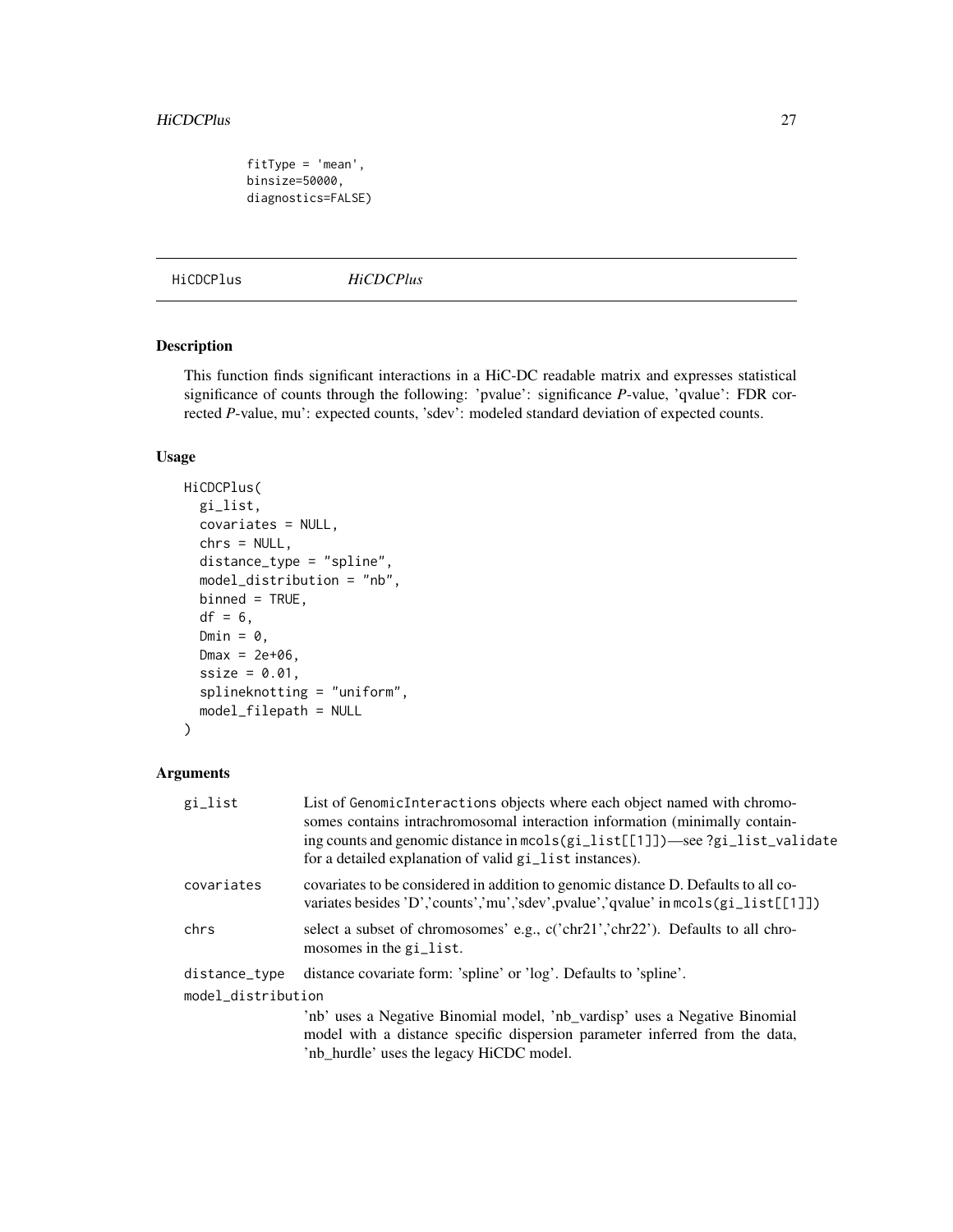<span id="page-27-0"></span>

| binned | TRUE if uniformly binned or FALSE if binned by restriction enzyme fragment<br>cutsites                                                                                                                                            |
|--------|-----------------------------------------------------------------------------------------------------------------------------------------------------------------------------------------------------------------------------------|
| df     | degrees of freedom for the genomic distance spline function if distance_type='spline'.<br>Defaults to 6, which corresponds to a cubic spline as explained in Carty et al.<br>(2017)                                               |
| Dmin   | minimum distance (included) to check for significant interactions, defaults to 0                                                                                                                                                  |
| Dmax   | maximum distance (included) to check for significant interactions, defaults to<br>2e6 or maximum in the data; whichever is minimum.                                                                                               |
| ssize  | Distance stratified sampling size. Can decrease for large chromosomes. Increase<br>recommended if model fails to converge. Defaults to 0.01.                                                                                      |
|        | splineknotting Spline knotting strategy. Either "uniform", uniformly spaced in distance, or<br>placed based on distance distribution of counts "count-based" ( <i>i.e.</i> , more closely<br>spaced where counts are more dense). |
|        | model_filepath Outputs fitted HiC-DC model object as an .rds file per chromosome. Defaults to<br>NULL (no output).                                                                                                                |

#### Value

A valid gi\_list instance with additional mcols(.) for each chromosome: pvalue': significance *P*value, 'qvalue': FDR corrected *P*-value, mu': expected counts, 'sdev': modeled standard deviation of expected counts.

#### Examples

```
gi_list<-generate_binned_gi_list(50e3,chrs='chr22')
gi_list<-add_hic_counts(gi_list,
hic_path<-system.file("extdata", "GSE63525_HMEC_combined_example.hic",
package = "HiCDCPlus"))
gi_list<-HiCDCPlus(gi_list)
```
HiCDCPlus\_chr *HiCDCPlus\_chr*

#### Description

This function finds significant interactions in a HiC-DC readable matrix restricted to a single chromosome and expresses statistical significance of counts through the following: 'pvalue': significance *P*-value, 'qvalue': FDR corrected *P*-value, mu': expected counts, 'sdev': modeled standard deviation of expected counts.

#### Usage

```
HiCDCPlus_chr(
 gi,
  covariates = NULL,
  distance_type = "spline",
```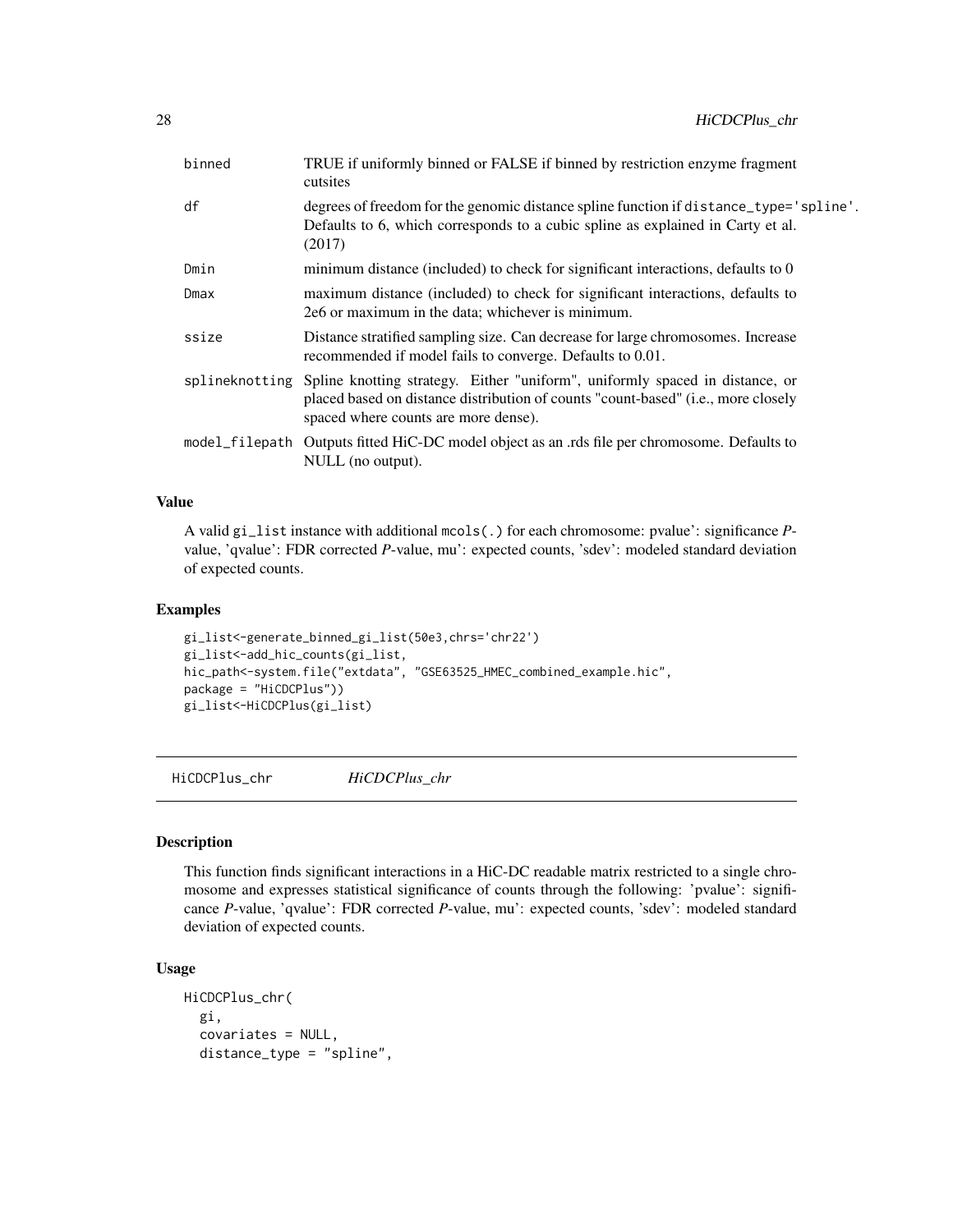#### HiCDCPlus\_chr 29

```
model_distribution = "nb",
binned = TRUE,df = 6,
Dmin = 0,
Dmax = 2e+06,
size = 0.01,splineknotting = "uniform",
model_filepath = NULL
```
#### Arguments

)

| gi                 | Instance of a single chromosome GenomicInteractions object containing intra-<br>chromosomal interaction information (minimally containing counts and genomic<br>distance).                                               |
|--------------------|--------------------------------------------------------------------------------------------------------------------------------------------------------------------------------------------------------------------------|
| covariates         | covariates to be considered in addition to genomic distance D. Defaults to all<br>covariates besides 'D','counts','mu','sdev',pvalue','qvalue' in mcols(gi)                                                              |
| distance_type      | distance covariate form: 'spline' or 'log'. Defaults to 'spline'.                                                                                                                                                        |
| model_distribution |                                                                                                                                                                                                                          |
|                    | 'nb' uses a Negative Binomial model, 'nb_vardisp' uses a Negative Binomial<br>model with a distance specific dispersion parameter inferred from the data,<br>'nb_hurdle' uses the legacy HiC-DC model.                   |
| binned             | TRUE if uniformly binned or FALSE if binned by restriction enzyme fragment<br>cut sites.                                                                                                                                 |
| df                 | degrees of freedom for the genomic distance spline function if distance_type='spline'.<br>Defaults to 6, which corresponds to a cubic spline as explained in Carty et al.<br>(2017)                                      |
| Dmin               | minimum distance (included) to check for significant interactions, defaults to 0                                                                                                                                         |
| Dmax               | maximum distance (included) to check for significant interactions, defaults to<br>2e6 or maximum in the data; whichever is minimum.                                                                                      |
| ssize              | Distance stratified sampling size. Can decrease for large chromosomes. Increase<br>recommended if model fails to converge. Defaults to 0.01.                                                                             |
|                    | splineknotting Spline knotting strategy. Either "uniform", uniformly spaced in distance, or<br>placed based on distance distribution of counts "count-based" (i.e., more closely<br>spaced where counts are more dense). |
|                    | model_filepath Outputs fitted HiC-DC model object as an .rds file with chromosome name in-<br>dicatd on it. Defaults to NULL (no output).                                                                                |

#### Value

A valid gi instance with additional mcols(.): pvalue': significance *P*-value, 'qvalue': FDR corrected *P*-value, mu': expected counts, 'sdev': modeled standard deviation of expected counts.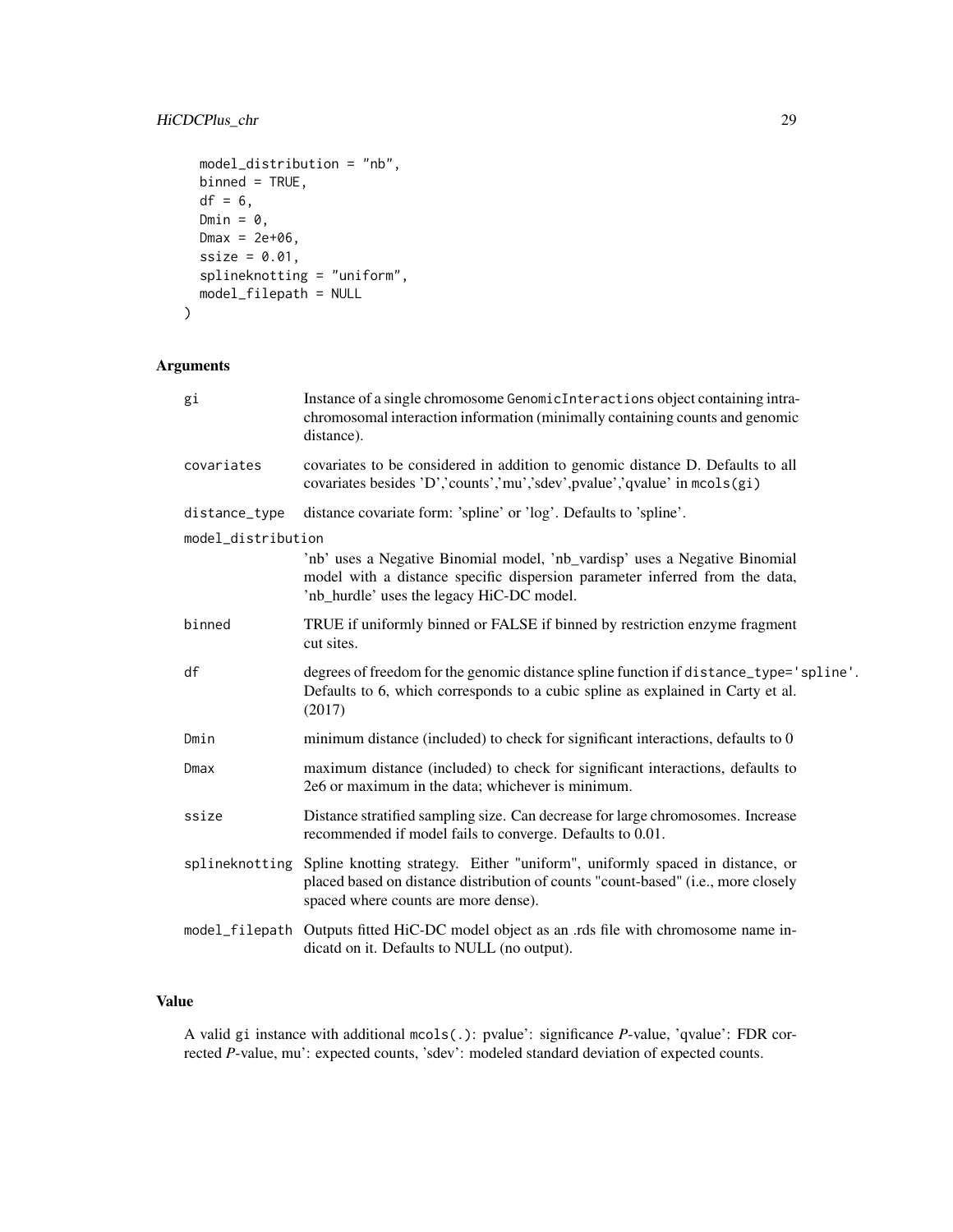#### Examples

```
gi_list<-generate_binned_gi_list(50e3,chrs='chr22')
gi_list<-add_hic_counts(gi_list,
hic_path<-system.file("extdata", "GSE63525_HMEC_combined_example.hic",
package = "HiCDCPlus"))
gi<-HiCDCPlus_chr(gi_list[[1]])
```
HiCDCPlus\_parallel *HiCDCPlus\_parallel*

#### Description

This function finds significant interactions in a HiC-DC readable matrix and expresses statistical significance of counts through the following with a parallel implementation (using sockets; compatible with Windows): 'pvalue': significance *P*-value, 'qvalue': FDR corrected *P*-value, mu': expected counts, 'sdev': modeled standard deviation of expected counts.

#### Usage

```
HiCDCPlus_parallel(
  gi_list,
 covariates = NULL,
  chrs = NULL,
  distance_type = "spline",
  model_distribution = "nb",
 binned = TRUE,df = 6,
  Dmin = \theta,
  Dmax = 2e+06,
  ssize = 0.01,
  splineknotting = "uniform",
  ncore = NULL
\lambda
```

| gi_list       | List of GenomicInteractions objects where each object named with chromo-<br>somes contains intrachromosomal interaction information (minimally contain-<br>ing counts and genomic distance in $mcols(gi_list[1])$ —see ?gi_list_validate<br>for a detailed explanation of valid gi_list instances). |
|---------------|-----------------------------------------------------------------------------------------------------------------------------------------------------------------------------------------------------------------------------------------------------------------------------------------------------|
| covariates    | covariates to be considered in addition to genomic distance D. Defaults to all<br>covariates besides 'D','counts','mu','sdev',pvalue','qvalue' in mcols(gi)                                                                                                                                         |
| chrs          | select a subset of chromosomes' e.g., c('chr21','chr22'). Defaults to all chro-<br>mosomes in the $\pi$ -list.                                                                                                                                                                                      |
| distance_type | distance covariate form: 'spline' or 'log'. Defaults to 'spline'.                                                                                                                                                                                                                                   |

<span id="page-29-0"></span>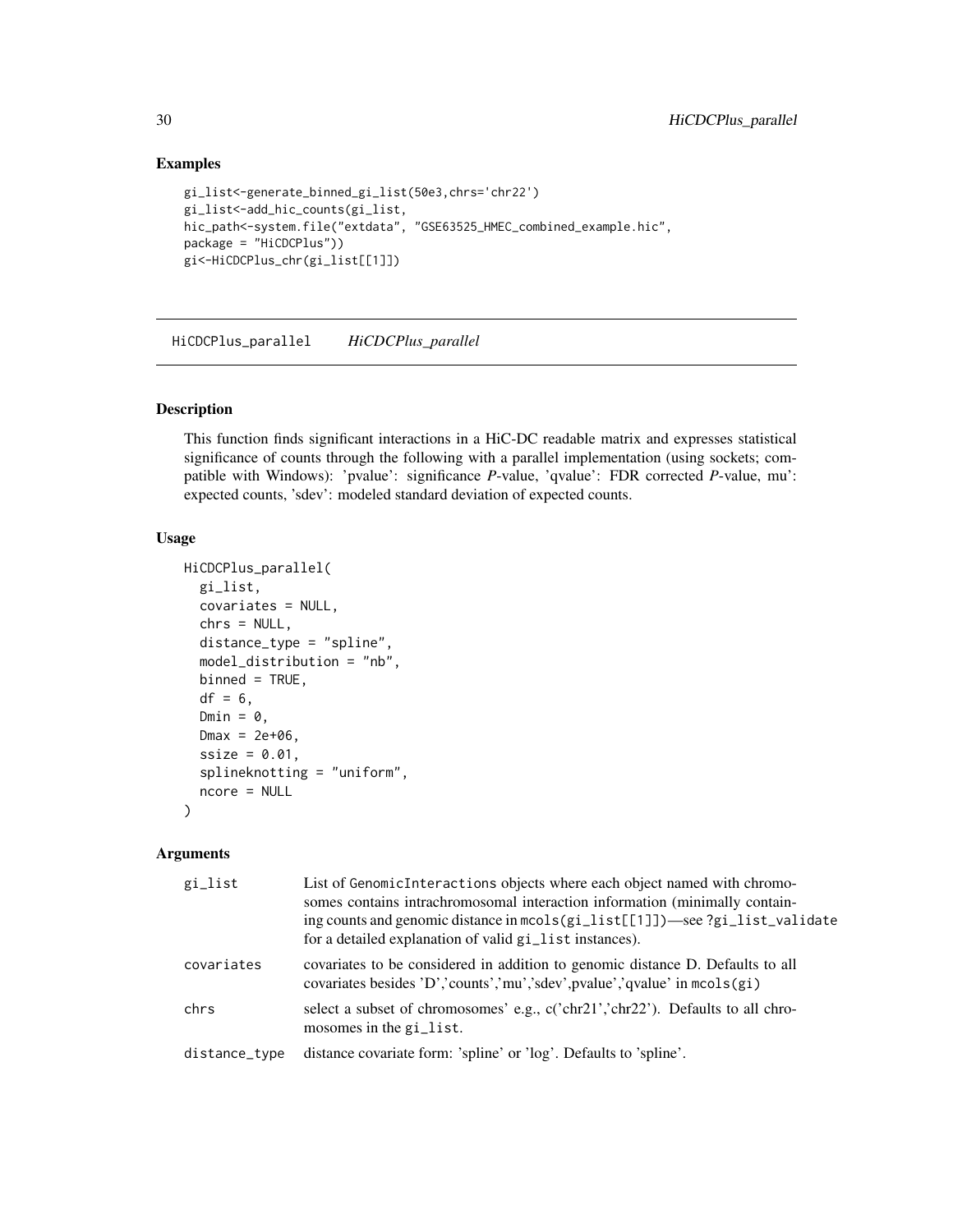<span id="page-30-0"></span>

| model_distribution |                                                                                                                                                                                                                    |  |
|--------------------|--------------------------------------------------------------------------------------------------------------------------------------------------------------------------------------------------------------------|--|
|                    | 'nb' uses a Negative Binomial model, 'nb_vardisp' uses a Negative Binomial<br>model with a distance specific dispersion parameter inferred from the data,<br>'nb_hurdle' uses the legacy HiC-DC model.             |  |
| binned             | TRUE if uniformly binned or FALSE if binned by restriction enzyme fragment<br>cutsites                                                                                                                             |  |
| df                 | degrees of freedom for the genomic distance spline function if distance_type='spline'.<br>Defaults to 6, which corresponds to a cubic spline as explained in Carty et al.<br>(2017)                                |  |
| Dmin               | minimum distance (included) to check for significant interactions, defaults to 0                                                                                                                                   |  |
| Dmax               | maximum distance (included) to check for significant interactions, defaults to<br>2e6 or maximum in the data; whichever is minimum.                                                                                |  |
| ssize              | Distance stratified sampling size. Can decrease for large chromosomes. Increase<br>recommended if model fails to converge. Defaults to 0.01.                                                                       |  |
| splineknotting     | Spline knotting strategy. Either "uniform", uniformly spaced in distance, or<br>placed based on distance distribution of counts "count-based" ( <i>i.e.</i> , more closely<br>spaced where counts are more dense). |  |
| ncore              | Number of cores to parallelize. Defaults to parallel: : $d$ etectCores $()$ -1.                                                                                                                                    |  |

#### Value

A valid gi\_list instance with additional mcols(.) for each chromosome: pvalue': significance *P*value, 'qvalue': FDR corrected *P*-value, mu': expected counts, 'sdev': modeled standard deviation of expected counts.

#### Examples

```
gi_list<-generate_binned_gi_list(50e3,chrs='chr22')
gi_list<-add_hic_counts(gi_list,
hic_path=system.file("extdata", "GSE63525_HMEC_combined_example.hic",
package = "HiCDCPlus"))
gi<-HiCDCPlus_parallel(gi_list,ncore=1)
```
HTClist2gi\_list *HTClist2gi\_list*

#### Description

This function converts a HTClist instance into a gi\_list instance with counts for further use with this package, HiCDCPlus

#### Usage

```
HTClist2gi_list(htc_list, chrs = NULL, Dthreshold = 2e+06)
```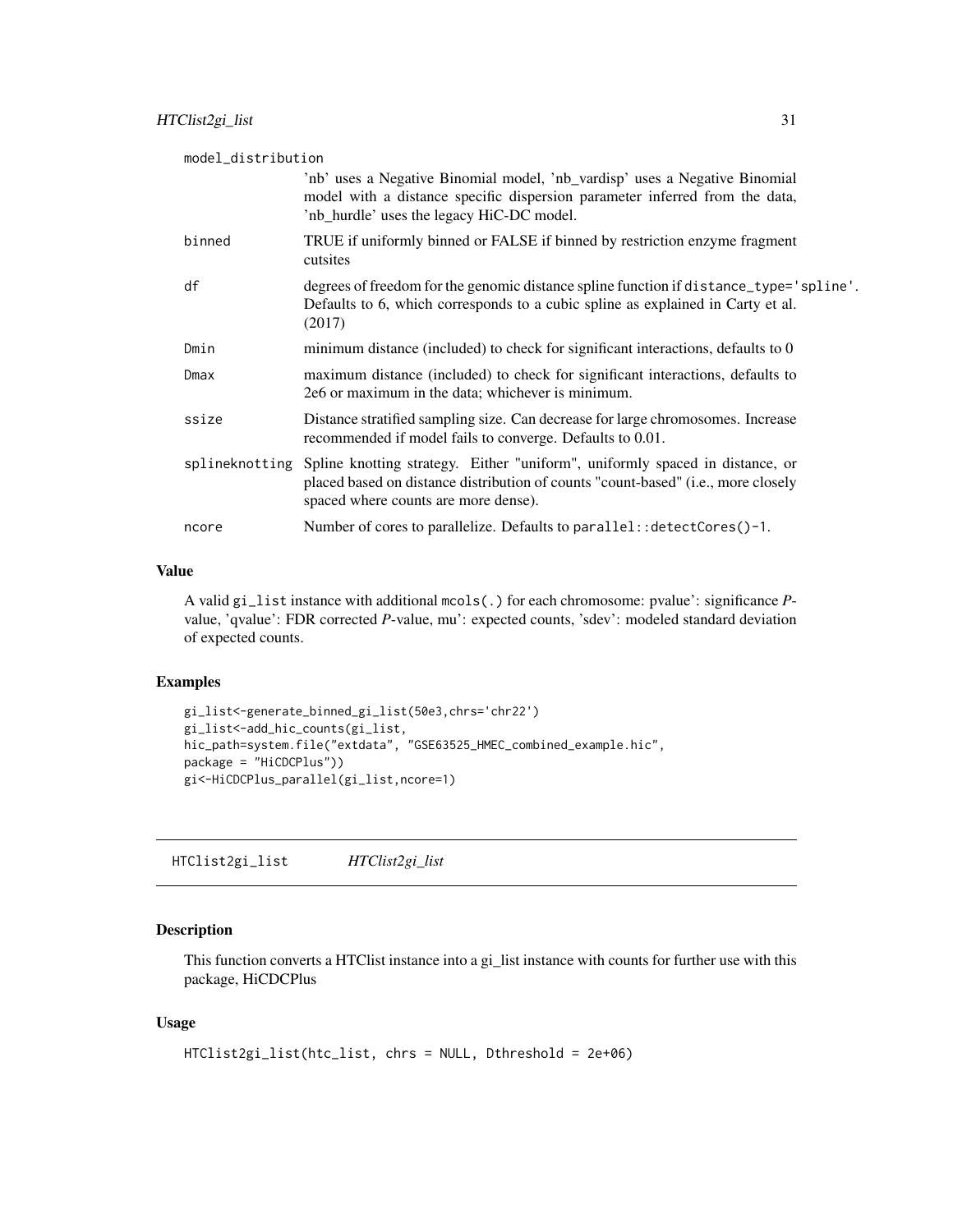#### <span id="page-31-0"></span>Arguments

| htc_list   | A valid HTClist instance (see vignette("HiTC"))                                                                                     |
|------------|-------------------------------------------------------------------------------------------------------------------------------------|
| chrs       | select a subset of chromosomes' e.g., $c('chr21$ ', $chr22$ '). Defaults to chromo-<br>somes in htc list.                           |
| Dthreshold | maximum distance (included) to check for significant interactions, defaults to<br>2e6 or maximum in the data: whichever is smaller. |

#### Value

a thresholded gi\_list instance with intra-chromosomal counts for further use with HiCDCPlus

#### Examples

```
gi_list<-generate_binned_gi_list(50e3,chrs=c('chr22'))
gi_list<-add_hic_counts(gi_list,
hic_path=system.file("extdata", "GSE63525_HMEC_combined_example.hic",
package = "HiCDCPlus"))
htc_list<-gi_list2HTClist(gi_list)
gi_list2<-HTClist2gi_list(htc_list,Dthreshold=Inf)
```
straw *straw*

#### Description

Adapted C++ implementation of Juicer's dump. Reads the .hic file, finds the appropriate matrix and slice of data, and outputs as an R DataFrame.

#### Usage

straw(norm, fn, ch1, ch2, u, bs)

| norm            | Normalization to apply. Must be one of NONE/VC/VC_SQRT/KR. VC is vanilla<br>coverage, VC_SQRT is square root of vanilla coverage, and KR is Knight-Ruiz<br>or Balanced normalization.          |
|-----------------|------------------------------------------------------------------------------------------------------------------------------------------------------------------------------------------------|
| fn              | path to the hic file                                                                                                                                                                           |
| ch1             | first chromosome location $(e.g., "1")$                                                                                                                                                        |
| ch <sub>2</sub> | second chromosome location (e.g., "8")                                                                                                                                                         |
| u               | BP (BasePair) or FRAG (restriction enzyme FRAGment)                                                                                                                                            |
| bs              | The bin size. By default, for BP, this is one of $\leq 2500000$ , 1000000, 500000,<br>250000, 100000, 50000, 25000, 10000, 5000> and for FRAG this is one of<br>500, 200, 100, 50, 20, 5, 2, 1 |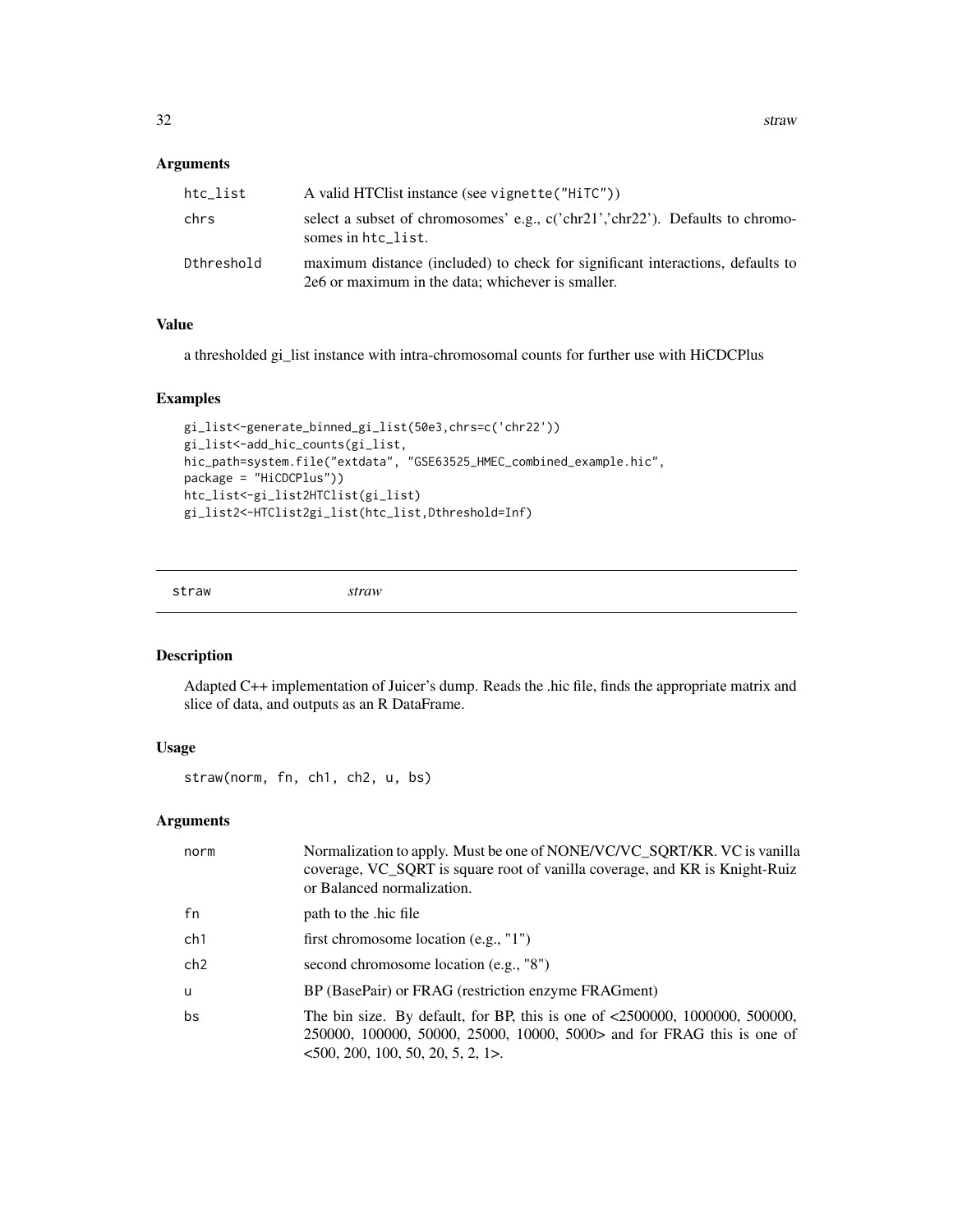#### <span id="page-32-0"></span>straw\_dump 33

#### Details

Usage: straw <NONE/VC/VC\_SQRT/KR> <hicFile(s)> <chr1>[:x1:x2] <chr2>[:y1:y2] <BP/FRAG> <binsize>

#### Value

Data.frame of a sparse matrix of data from hic file. x,y,counts

straw\_dump *straw\_dump*

Description

Interface for Juicer's dump in case C++ straw fails (known to fail on Windows due to zlib compression not being OS agnostic and particularly not preserving null bytes, which .hic files are delimited with). This function reads the .hic file, finds the appropriate matrix and slice of data, writes it to a temp file, reads and modifies it, and outputs as an R DataFrame (and also deletes the temp file).

#### Usage

straw\_dump(norm, fn, ch1, ch2, u, bs)

#### Arguments

| norm            | Normalization to apply. Must be one of NONE/VC/VC_SQRT/KR. VC is vanilla<br>coverage, VC_SQRT is square root of vanilla coverage, and KR is Knight-Ruiz<br>or Balanced normalization.          |
|-----------------|------------------------------------------------------------------------------------------------------------------------------------------------------------------------------------------------|
| fn              | path to the hic file                                                                                                                                                                           |
| ch1             | first chromosome location $(e.g., "1")$                                                                                                                                                        |
| ch <sub>2</sub> | second chromosome location (e.g., "8")                                                                                                                                                         |
| $\mathbf{u}$    | BP (BasePair) or FRAG (restriction enzyme FRAGment)                                                                                                                                            |
| bs              | The bin size. By default, for BP, this is one of $\leq 2500000$ , 1000000, 500000,<br>250000, 100000, 50000, 25000, 10000, 5000> and for FRAG this is one of<br>500, 200, 100, 50, 20, 5, 2, 1 |

#### Details

Usage: straw\_dump <oe/observed> <NONE/VC/VC\_SQRT/KR> <hicFile(s)> <chr1>[:x1:x2] <chr2>[:y1:y2] <BP/FRAG> <binsize> <outfile>

#### Value

Data.frame of a sparse matrix of data from hic file. x,y,counts